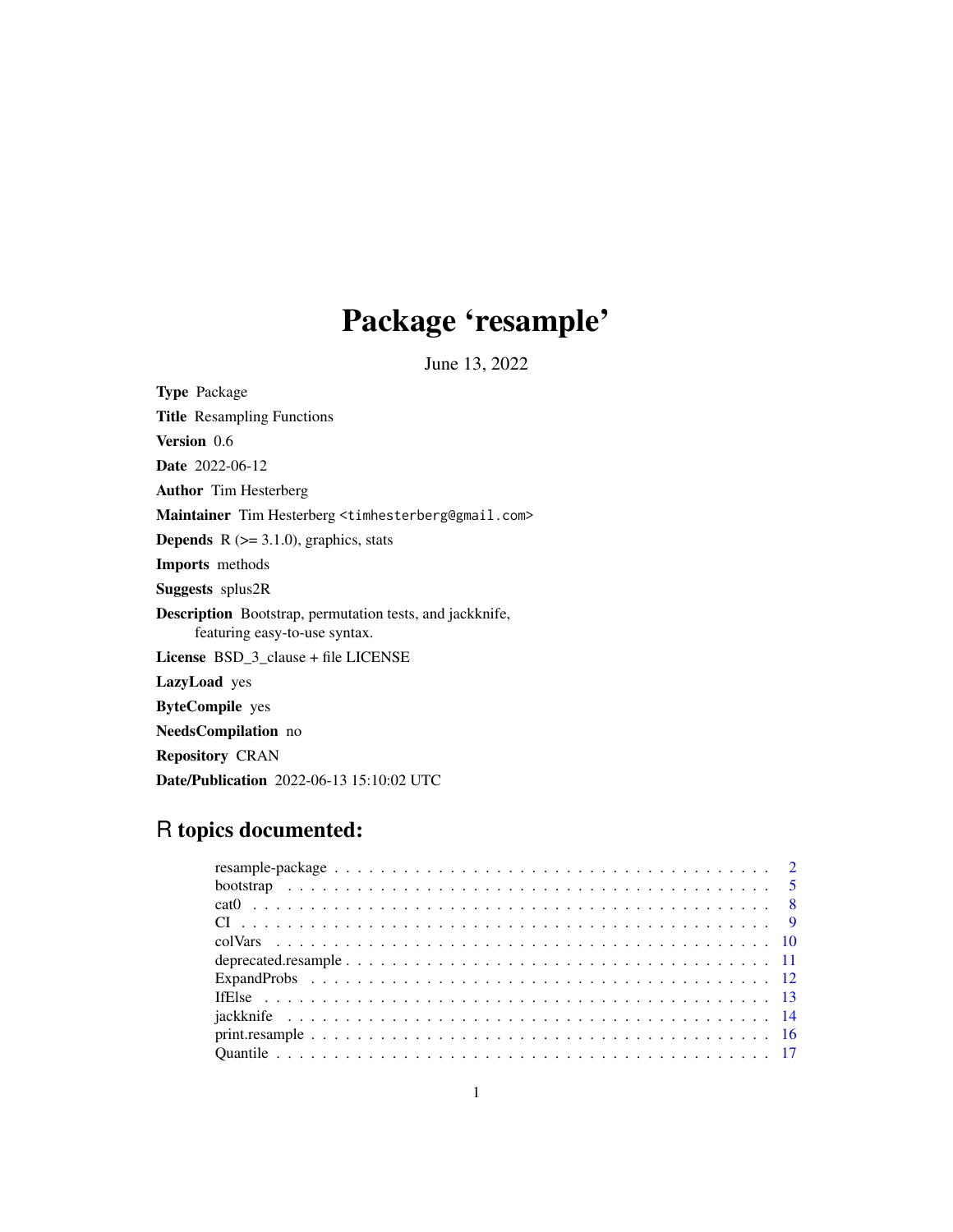#### <span id="page-1-0"></span>2 resample-package

| Index |  |  |  |  |  |  |  |  |  |  |  |  |  |  |  |  |  |
|-------|--|--|--|--|--|--|--|--|--|--|--|--|--|--|--|--|--|
|       |  |  |  |  |  |  |  |  |  |  |  |  |  |  |  |  |  |

<span id="page-1-1"></span>resample-package *Overview of the resample package*

#### Description

Resampling functions, including one- and two-sample bootstrap and permutation tests, with an easy-to-use syntax.

#### Details

See library(help = resample) for version number, date, etc.

#### Data Sets

A list of datasets is at [resample-data](#page-19-1),

#### Main resampling functions

The main resampling functions are: [bootstrap](#page-4-1), [bootstrap2](#page-4-2), [permutationTest](#page-4-2), [permutationTest2](#page-4-2).

#### Methods

Methods for generic functions include: [print.resample](#page-15-1), [plot.resample](#page-15-2), [hist.resample](#page-15-2), [qqnorm.resample](#page-15-2), and [quantile.resample](#page-15-2).

#### Confidence Intervals

Functions that calculate confidence intervals for [bootstrap](#page-4-1) and [bootstrap2](#page-4-2) objects: [CI.bca](#page-8-1), [CI.bootstrapT](#page-8-1), [CI.percentile](#page-8-1), [CI.t](#page-8-1).

#### Samplers

Functions that generate indices for random samples: [samp.bootstrap](#page-20-1), [samp.permute](#page-20-2).

#### Low-level Resampling Function

This is called by the main resampling functions, but can also be called directly: [resample](#page-17-1).

#### New Versions

I will post the newest versions to <https://www.timhesterberg.net/r-packages>. See that page to join a list for announcements of new versions.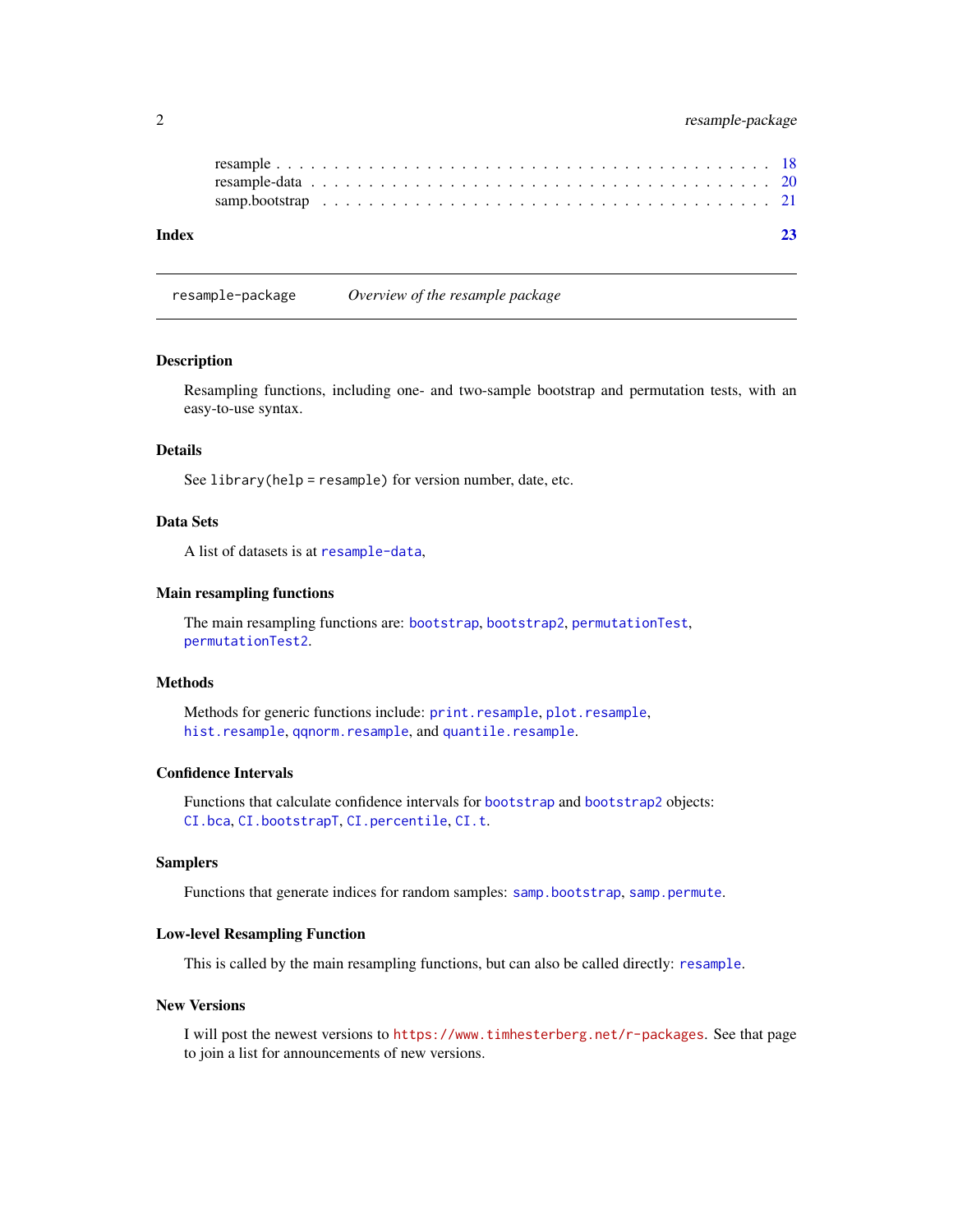#### resample-package 3

#### Author(s)

Tim Hesterberg <timhesterberg@gmail.com>, <https://www.timhesterberg.net/bootstrap-and-resampling>

#### Examples

```
data(Verizon)
ILEC <- with(Verizon, Time[Group == "ILEC"])
CLEC <- with(Verizon, Time[Group == "CLEC"])
```

```
#### Sections in this set of examples
### Different ways to specify the data and statistic
### Example with plots and confidence intervals.
```

```
### Different ways to specify the data and statistic
# This code is flexible; there are different ways to call it,
# depending on how the data are stored and on the statistic.
```
## One-sample Bootstrap

```
# Ordinary vector, give statistic as a function
bootstrap(CLEC, mean)
```

```
# Vector by name, give statistic as an expression
bootstrap(CLEC, mean(CLEC))
```

```
# Vector created by an expression, use the name 'data'
bootstrap(with(Verizon, Time[Group == "CLEC"]), mean(data))
```

```
# A column in a data frame; use the name of the column
temp <- data.frame(foo = CLEC)
bootstrap(temp, mean(foo))
```

```
# Put function arguments into an expression
bootstrap(CLEC, mean(CLEC, trim = .25))
```

```
# Put function arguments into a separate list
bootstrap(CLEC, mean, args.stat = list(trim = .25))
```
## One-sample jackknife

# Syntax is like bootstrap, e.g. jackknife(CLEC, mean)

## One-sample permutation test

# To test H0: two variables are independent, exactly # one of them just be permuted. For the CLEC data,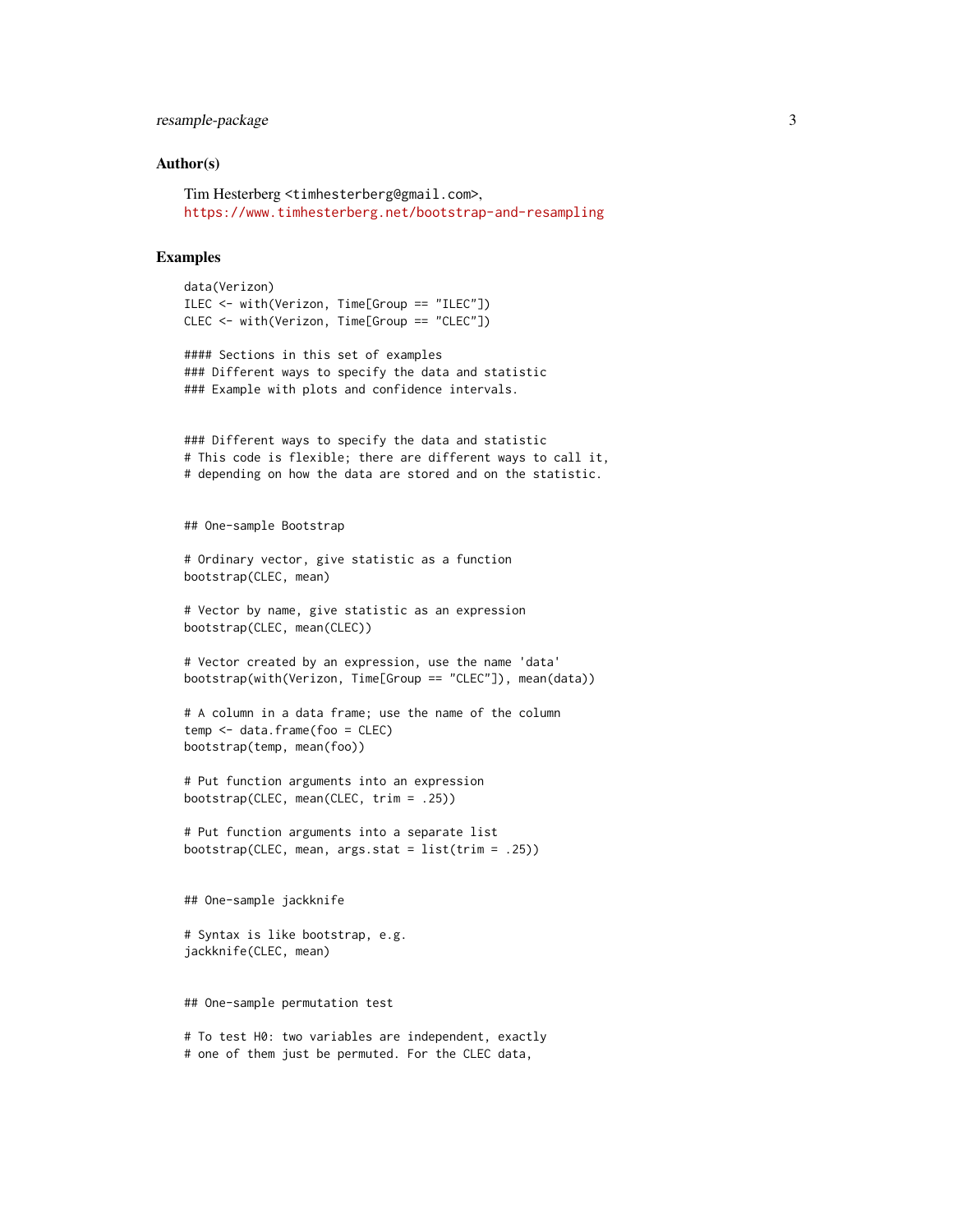```
# we'll create an artificial variable.
CLEC2 <- data.frame(Time = CLEC, index = 1:length(CLEC))
permutationTest(CLEC2, cor(Time, index),
                resampleColumns = "index")
# Could permute "Time" instead.
# resampleColumns not needed for variables outside 'data'
permutationTest(CLEC, cor(CLEC, 1:length(CLEC)))
### Two-sample problems
## Different ways to specify data and statistic
## Two-sample bootstrap
# Two data objects (one for each group)
bootstrap2(CLEC, data2 = ILEC, mean)
# data frame containing y variable(s) and a treatment variable
bootstrap2(Verizon, mean(Time), treatment = Group)
# treatment variable as a separate object
temp <- Verizon$Group
bootstrap2(Verizon$Time, mean, treatment = temp)
## Two-sample permutation test
# Like bootstrap2, e.g.
permutationTest2(CLEC, data2 = ILEC, mean)
### Example with plots and confidence intervals.
boot <- bootstrap2(CLEC, data2 = ILEC, mean)
perm <- permutationTest2(CLEC, data2 = ILEC, mean,
                         alternative = "greater")
par(mfrow = c(2,2))hist(boot)
qqnorm(boot)
qqline(boot$replicates)
hist(perm)
# P-value
perm
# Standard error, and bias estimate
boot
# Confidence intervals
```
CI.percentile(boot) # Percentile interval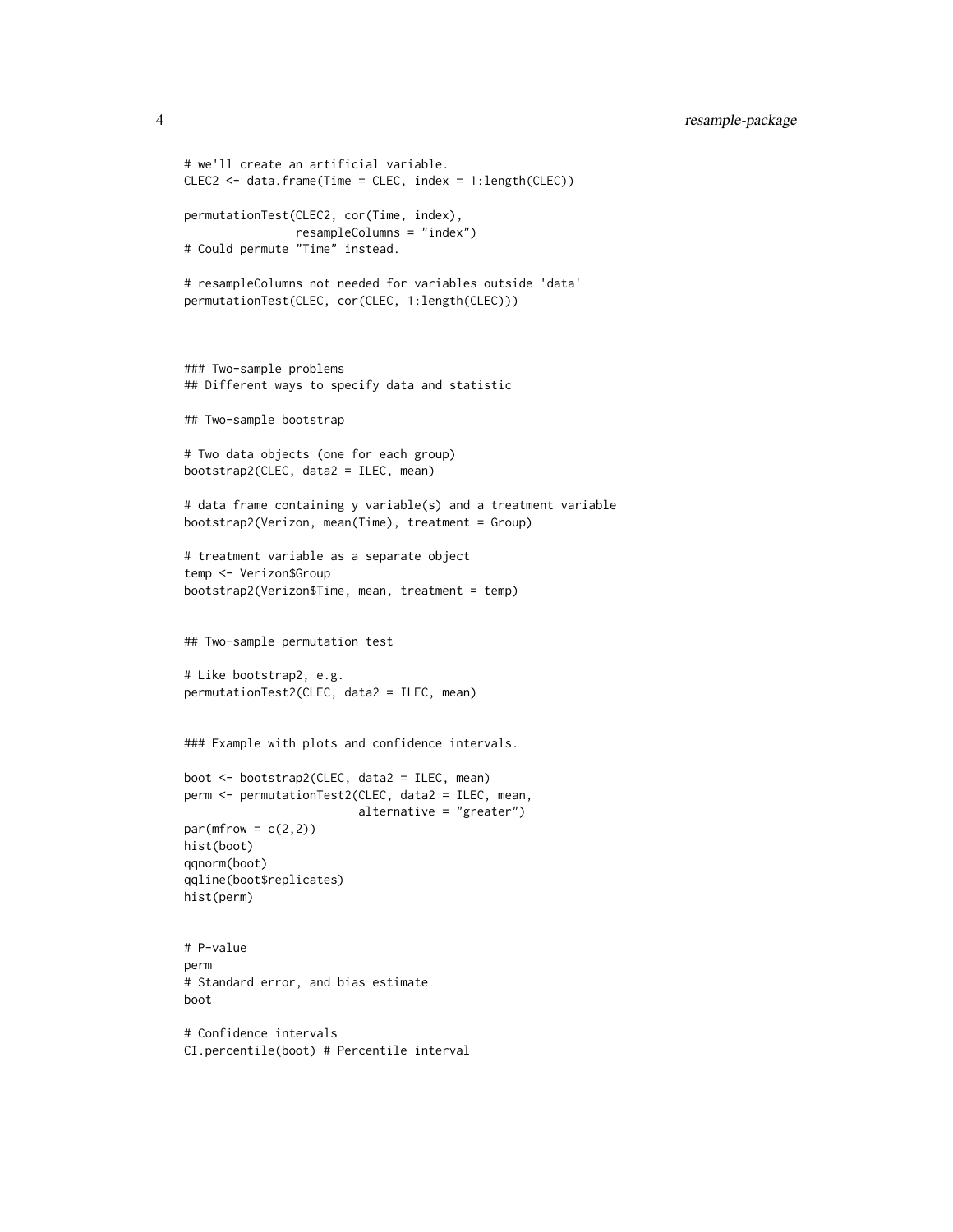#### <span id="page-4-0"></span>bootstrap 500 to 100 million to 100 million to 100 million to 100 million to 100 million to 100 million to 100

```
CI.t(boot) # t interval using bootstrap SE
# CI.bootstrapT and CI.bca do't currently support two-sample problems.
# Statistic can be multivariate.
# For the bootstrap2, it must have the estimate first, and a standard
# error second (don't need to divide by sqrt(n), that cancels out).
bootC \leq bootstrap(CLEC, mean, seed = 0)
bootC2 <- bootstrap(CLEC, c(mean = mean(CLEC), sd = sd(CLEC)), seed = 0)
identical(bootC$replicates[, 1], bootC2$replicates[, 1])
CI.percentile(bootC)
CI.t(bootC)
CI.bca(bootC)
CI.bootstrapT(bootC2)
# The bootstrapT is the most accurate for skewed data, especially
# for small samples.
# By default the percentile and BCa intervals are "expanded", for
# better coverage in small samples. To turn this off:
CI.percentile(bootC, expand = FALSE)
```
<span id="page-4-1"></span>bootstrap *One and two sample bootstrap sampling and permutation tests.*

#### <span id="page-4-2"></span>**Description**

Basic resampling. Supply the data and statistic to resample.

#### Usage

```
bootstrap(data, statistic, R = 10000,
          args.stat = NULL, seed = NULL, sampler = samp.bootstrap,
          label = NULL, statisticNames = NULL, block.size = 100,
          trace = FALSE)bootstrap2(data, statistic, treatment, data2 = NULL, R = 10000,
          ratio = FALSE,
          args.stat = NULL, seed = NULL, sampler = samp.bootstrap,
          label = NULL, statisticNames = NULL, block.size = 100,trace = FALSE)permutationTest(data, statistic, R = 9999,
          alternative = "two.sided", resampleColumns = NULL,
          args.stat = NULL, seed = NULL, sampler = samp.permute,
          label = NULL, statisticNames = NULL, block.size = 100,
          trace = FALSE, tolerance = Machine$double.eps (0.5)permutationTest2(data, statistic, treatment, data2 = NULL, R = 9999,
          alternative = "two.sided", ratio = FALSE, paired = FALSE,
          args.stat = NULL, seed = NULL, sampler = samp.permute,
          label = NULL, statisticNames = NULL, block.size = 100,
          trace = FALSE, tolerance = .Machine$double.eps ^ 0.5)
```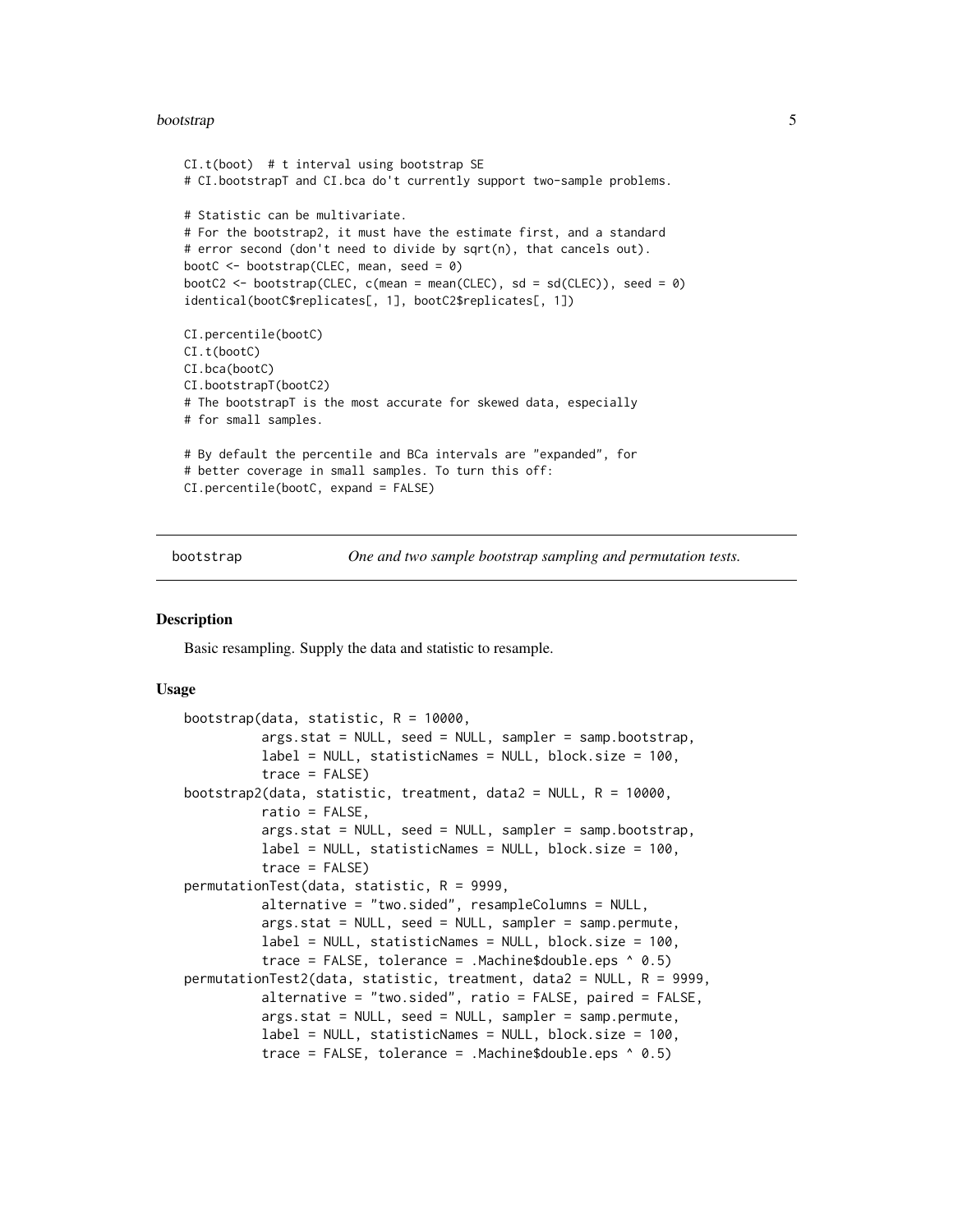#### <span id="page-5-0"></span>Arguments

| data            | vector, matrix, or data frame.                                                                                                                                                                                                                     |
|-----------------|----------------------------------------------------------------------------------------------------------------------------------------------------------------------------------------------------------------------------------------------------|
| statistic       | a function, or expression (e.g. mean $(myData, trim = .2)$ .                                                                                                                                                                                       |
| R               | number of replicates (bootstrap samples or permutation resamples).                                                                                                                                                                                 |
| treatment       | a vector with two unique values. For two-sample applications, suppy either<br>treatment or data2.                                                                                                                                                  |
| data2           | an object like data; the second sample.                                                                                                                                                                                                            |
| alternative     | one of "two.sided", "greater", or "less". If statistic returns a vector, this<br>may be a vector of the same length.                                                                                                                               |
| ratio           | logical, if FALSE then statistics for two samples are combined using statistic1<br>- statistic2 (the statistics from the two samples). If TRUE, it uses statistic1 /<br>statistic2.                                                                |
| resampleColumns |                                                                                                                                                                                                                                                    |
|                 | integer, or character (a subset of the column names of data); if supplied then<br>only these columns of the data are permuted. For example, for a permutation<br>test of the correlation of x and y, only one of the variables should be permuted. |
| args.stat       | a list of additional arguments to pass to statistic, if it is a function.                                                                                                                                                                          |
| paired          | logical, if TRUE then observations in data and data2 are paired, and permuta-<br>tions are done within each pair. Not yet implemented.                                                                                                             |
| seed            | old value of .Random.seed, or argument to set.seed.                                                                                                                                                                                                |
| sampler         | a function for resampling, see help(samp.bootstrap).                                                                                                                                                                                               |
| label           | used for labeling plots (in a future version).                                                                                                                                                                                                     |
| statisticNames  | a character vector the same length as the vector returned by statistic.                                                                                                                                                                            |
| block.size      | integer. The R replicates are done this many at a time.                                                                                                                                                                                            |
| trace           | logical, if TRUE an indication of progress is printed.                                                                                                                                                                                             |
| tolerance       | when computing P-values, differences smaller than tolerance (absolute or rel-<br>ative) between the observed value and the replicates are considered equal.                                                                                        |

#### Details

There is considerable flexibility in how you specify the data and statistic.

For the statistic, you may supply a function, or an expression. For example, if data = x, you may specify any of

- statistic = mean
- statistic = mean(x)
- statistic = mean(data)

If data is a data frame, the expression may refer to columns in the data frame, e.g.

- statistic =  $mean(x)$
- statistic = mean(myData\$x)
- statistic = mean(myData[, "x"])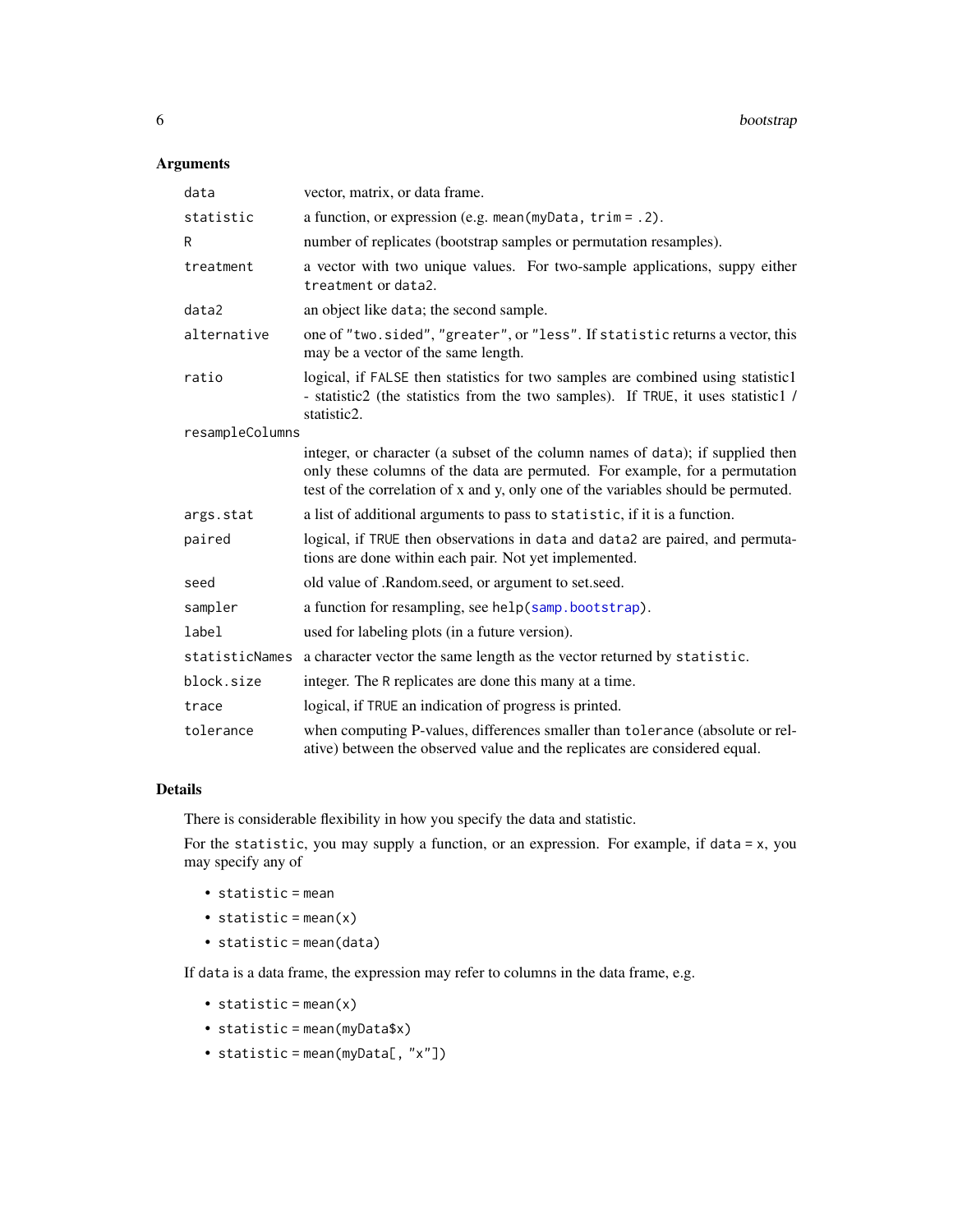#### <span id="page-6-0"></span>bootstrap *7*

If data is not just the name of an object, e.g. data = subset(myData, age  $> 17$ ), or if data2 is supplied, then use the name 'data', e.g.

• statistic = colMeans(data)

#### Value

a list with class "bootstrap", "bootstrap2", "permutationTest", or "permutationTest2", that inherits from "resample", with components:

| the value of the statistic for the original data.                                                                                                                                                                                                                          |
|----------------------------------------------------------------------------------------------------------------------------------------------------------------------------------------------------------------------------------------------------------------------------|
| a matrix with R rows and p columns.                                                                                                                                                                                                                                        |
| number of observations in the original data, or vector of length 2 in two-sample<br>problems.                                                                                                                                                                              |
| length(observed).                                                                                                                                                                                                                                                          |
| number of replications.                                                                                                                                                                                                                                                    |
| the value of the seed at the start of sampling.                                                                                                                                                                                                                            |
| the matched call.                                                                                                                                                                                                                                                          |
| a data frame with p rows, with columns "observed", "mean" (the mean of the<br>replicates), and other columns appropriate to resampling; e.g. the bootstrap<br>objects have columns "SE" and "Bias", while the permutation test objects have<br>"Alternative" and "PValue". |
|                                                                                                                                                                                                                                                                            |

The two-sample versions have an additional component:

resultsBoth containing resampling results from each data set. containing two components, the results from resampling each of the two samples. These are bootstrap objects; in the permutationTest2 case they are the result of sampling without replacement.

There are functions for printing and plotting these objects, in particular print, hist, qqnorm, plot (currently the same as hist), quantile.

#### Author(s)

Tim Hesterberg <timhesterberg@gmail.com>, <https://www.timhesterberg.net/bootstrap-and-resampling>

#### See Also

[resample-package](#page-1-1), [samp.bootstrap](#page-20-1), [CI.percentile](#page-8-1), [CI.t](#page-8-1).

#### Examples

```
# See full set of examples in resample-package, including different
# ways to call the functions depending on the structure of the data.
data(Verizon)
CLEC <- with(Verizon, Time[Group == "CLEC"])
```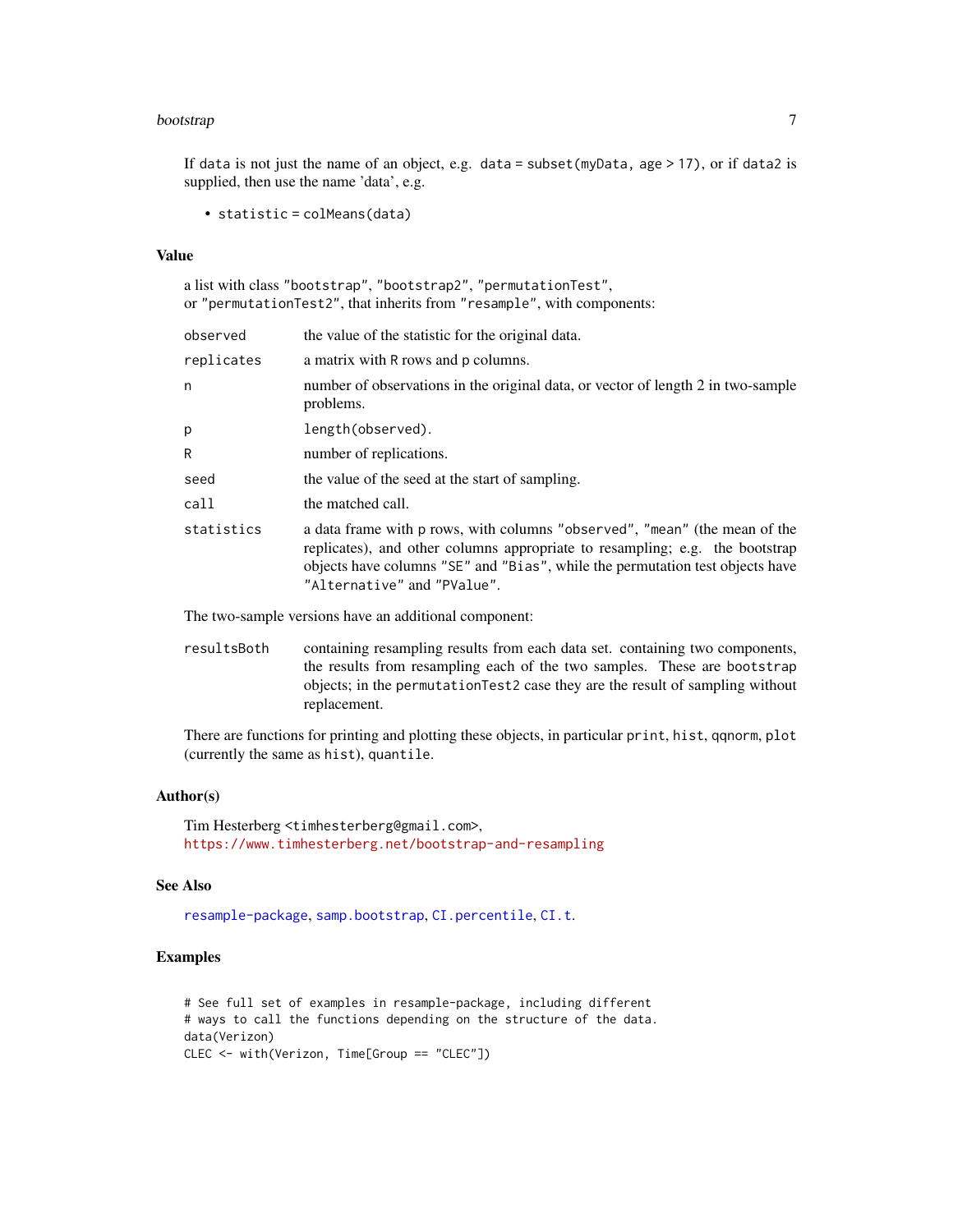<span id="page-7-0"></span>

```
bootC <- bootstrap(CLEC, mean)
bootC
hist(bootC)
qqnorm(bootC)
```
cat0 *Front end to cat*

### Description

Call cat, with sep="" and/or newline at end.

#### Usage

 $cat0(...)$ cat0n(...)  $\text{catn}(\ldots)$ 

#### Arguments

... R objects, like for [cat](#page-0-0)

#### Details

 $cat0$  and  $cat0n$  call  $cat$  with sep = "". catn and  $cat0n$  print a final newline).

#### Value

None (invisible NULL).

#### Author(s)

Tim Hesterberg <timhesterberg@gmail.com>, <https://www.timhesterberg.net/bootstrap-and-resampling>

#### See Also

[cat](#page-0-0), [paste0](#page-0-0).

#### Examples

```
cat("Print this")
# That printed without a final newline.
catn("Print this")
cat0n("10,", "000")
```
 $8$  cat $0$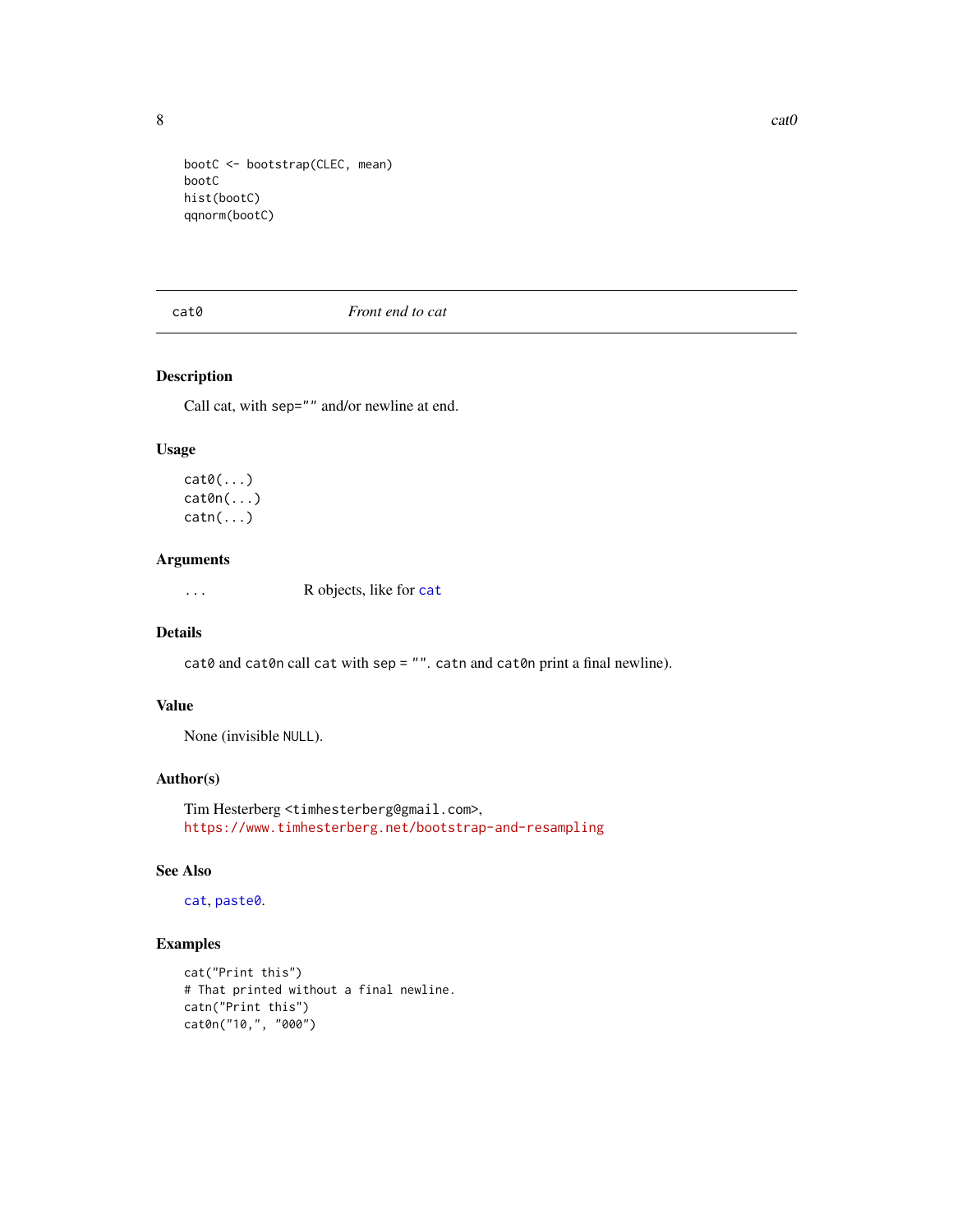#### <span id="page-8-1"></span><span id="page-8-0"></span>Description

Bootstrap confidence intervals - percentile method or t interval.

#### Usage

```
CI.percentile(x, confidence = 0.95, expand = TRUE, ...,probs = sort(1 + c(-1, 1) * confidence) / 2)
CL.t(x, confidence = 0.95, expand = TRUE,probs = sort(1 + c(-1, 1) * confidence) / 2)
CI.\text{bca}(x, \text{ confidence} = 0.95,expand = TRUE, L = NULL,
              probs = sort(1 + c(-1, 1) * confidence) / 2)CI. bootstrapT(x, confidence = 0.95,probs = sort(1 + c(-1, 1) * confidence) / 2)
```
#### Arguments

| $\mathsf{x}$ | a bootstrap or bootstrap object.                                                                                                                       |
|--------------|--------------------------------------------------------------------------------------------------------------------------------------------------------|
| confidence   | confidence level, between 0 and 1. The default 0.95 gives a 95% two-sided<br>interval.                                                                 |
| expand       | logical, if TRUE then use modified percentiles for better small-sample accuracy.                                                                       |
| $\cdots$     | additional arguments to pass to quantile. resample and quantile.                                                                                       |
| probs        | probability values, between 0 and 1. confidence = $0.95$ corresponds to probs<br>$= c(0.025, 0.975)$ . If this is supplied then confidence is ignored. |
| L            | vector of length n, empirical influence function values. If not supplied this is<br>computed using jackknife.                                          |

#### Details

CI.bootstrapT assumes the first dimension of the statistic is an estimate, and the second is proportional to a SE for the estimate. E.g. for bootstrapping the mean, they could be the mean and s. This is subject to change.

CI.bca and CI.bootstrapT currently only support a single sample.

#### Value

a matrix with one column for each value in probs and one row for each statistic.

#### Author(s)

Tim Hesterberg <timhesterberg@gmail.com>, <https://www.timhesterberg.net/bootstrap-and-resampling>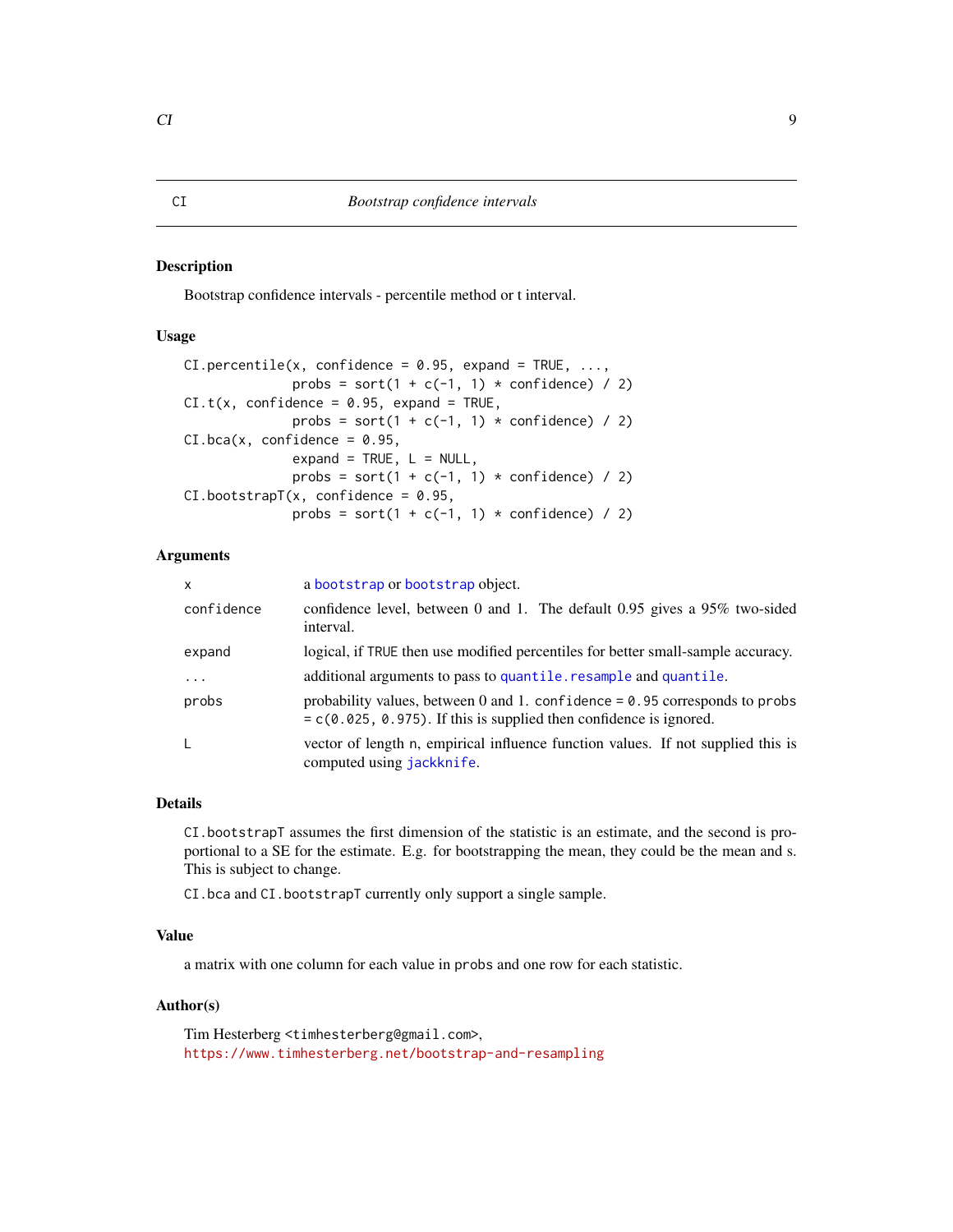#### <span id="page-9-0"></span>References

This discusses the expanded percentile interval: Hesterberg, Tim (2014), What Teachers Should Know about the Bootstrap: Resampling in the Undergraduate Statistics Curriculum, [https://](https://arxiv.org/abs/1411.5279) [arxiv.org/abs/1411.5279](https://arxiv.org/abs/1411.5279).

#### See Also

[bootstrap](#page-4-1), [bootstrap2](#page-4-2), [ExpandProbs](#page-11-1) (for the expanded intervals).

#### Examples

```
# See full set of examples in resample-package, including different
# ways to call all four functions depending on the structure of the data.
data(Verizon)
CLEC <- with(Verizon, Time[Group == "CLEC"])
bootC <- bootstrap(CLEC, mean, seed = 0)
bootC2 <- bootstrap(CLEC, c(mean = mean(CLEC), sd = sd(CLEC)), seed = 0)
CI.percentile(bootC)
CI.t(bootC)
CI.bca(bootC)
CI.bootstrapT(bootC2)
```

| colVars | Column variances and standard deviations for matrices. |  |
|---------|--------------------------------------------------------|--|
|         |                                                        |  |

#### Description

Quick and dirty function for column variances and standard deviations.

#### Usage

```
colVars(x, na.rm = FALSE)
colStdevs(x, ...)
```
#### Arguments

| X        | data frame, matrix, or vector. These versions do not support higher-dimensional  |
|----------|----------------------------------------------------------------------------------|
|          | arrays.                                                                          |
| na.rm    | logical. Should missing values (including NaN) be omitted from the calculations? |
| $\cdots$ | other arguments passed to colvars.                                               |

#### Value

A numeric or complex array of suitable size, or a vector if the result is one-dimensional. The dimnames (or names for a vector result) are taken from the original array.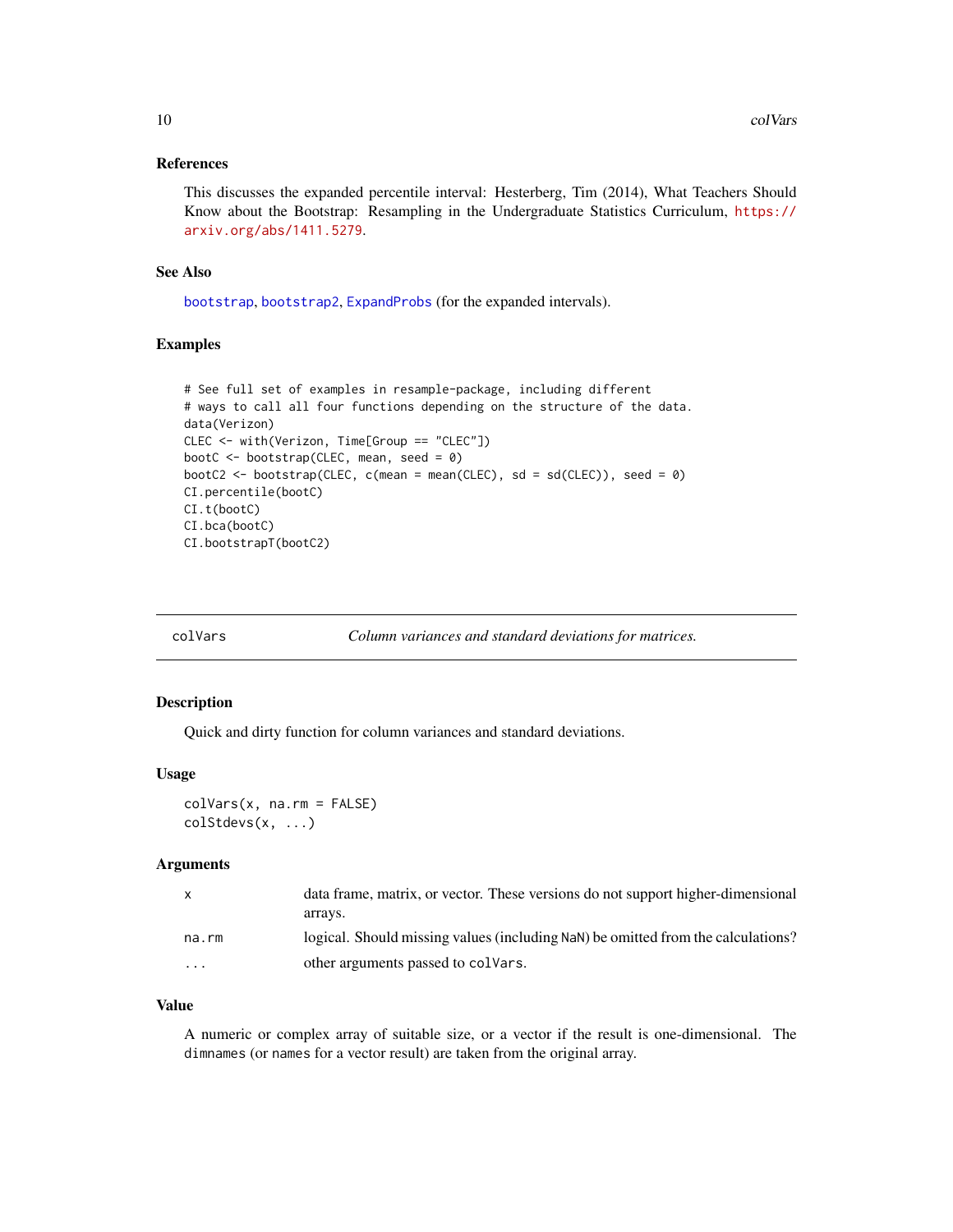#### <span id="page-10-0"></span>deprecated.resample 11

#### Note

There are better versions of these functions in the aggregate package <https://www.timhesterberg.net/r-packages>.

#### Author(s)

Tim Hesterberg <timhesterberg@gmail.com>, <https://www.timhesterberg.net/bootstrap-and-resampling>

### See Also

[colSums](#page-0-0), [var](#page-0-0), [sd](#page-0-0).

#### Examples

```
x \le - matrix(rnorm(12), 4)
colVars(x)
colStdevs(x)
```
deprecated.resample *Deprecated functions.*

#### Description

Deprecated functions

#### Arguments

... arguments to pass to the replacement functions.

#### Details

limits.percentile, limits.t and limits.bootstrapT have been renamed "CI.\*".

#### Value

See the replacement functions.

#### Author(s)

Tim Hesterberg <timhesterberg@gmail.com>, <https://www.timhesterberg.net/bootstrap-and-resampling>

#### See Also

[CI.percentile](#page-8-1), [CI.t](#page-8-1), [CI.bootstrapT](#page-8-1).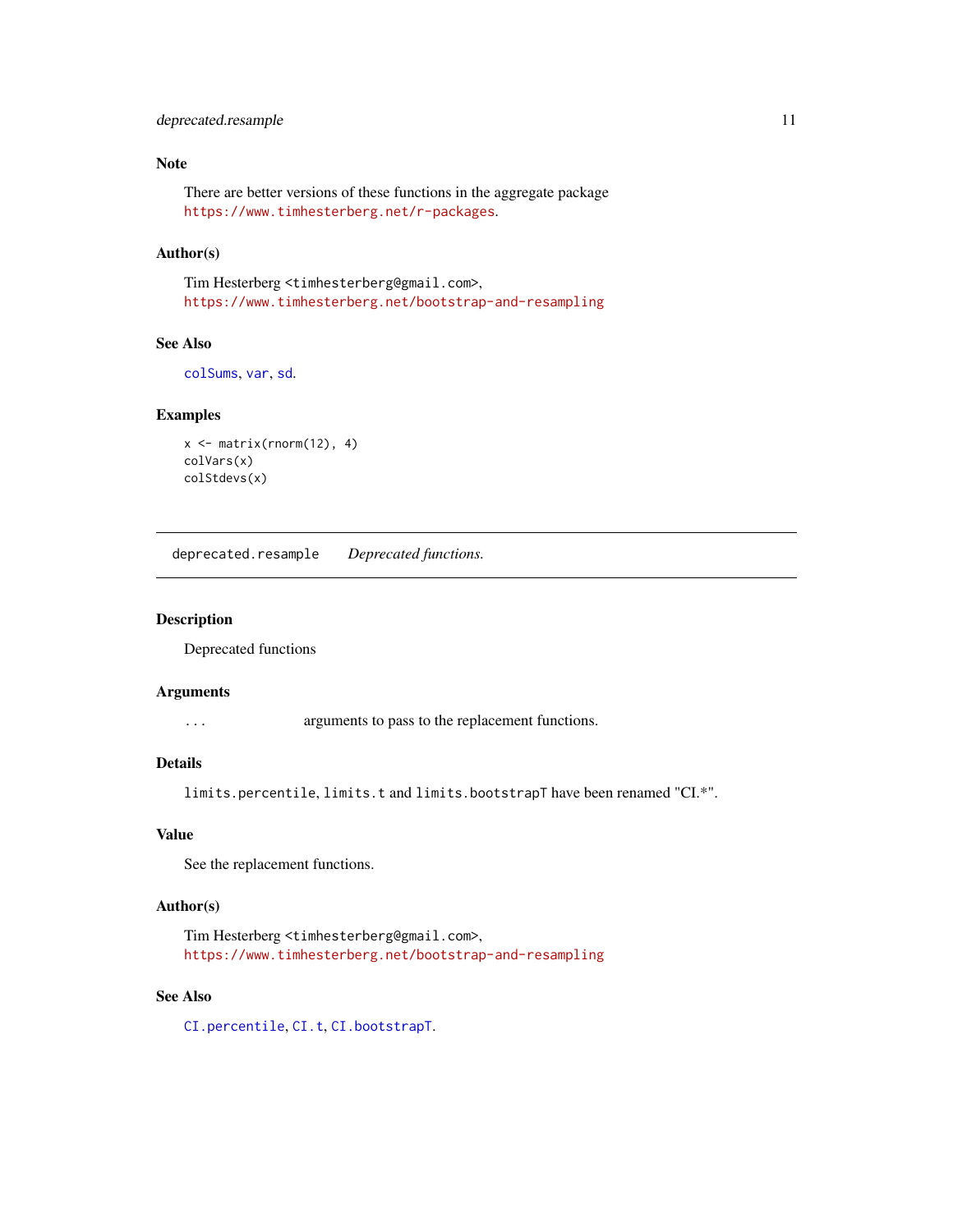<span id="page-11-1"></span><span id="page-11-0"></span>

#### Description

Compute modified quantiles levels, for more accurate confidence intervals. Using these levels gives sider intervals, with closer to desired coverage.

#### Usage

ExpandProbs(probs, n)

#### Arguments

| probs | vector of numerical values between 0 and 1. |
|-------|---------------------------------------------|
| - n   | number of observations.                     |

#### Details

Bootstrap percentile confidence interval for a sample mean correspond roughly to

$$
\bar{x}\pm z_\alpha\hat{\sigma}
$$

instead of

$$
\bar{x} \pm t_{\alpha, n-1} s
$$

where

$$
\hat{\sigma} = \sqrt{(n-1)/ns}
$$

is like s but computed using a divisor of n instead of n-1. Similarly for other statistics, the bootstrap percentile interval is too narrow, typically by roughly the same proportion.

This function finds modified probability levels probs2, such that

$$
z_{\text{probs2}}\sqrt{(n-1)/n} = t_{\text{probs},n-1}
$$

z\_probs2 sqrt( $(n-1)/n$ ) = t\_probs,n-1 so that for symmetric data, the bootstrap percentile interval approximately matches the usual \$t\$ confidence interval.

#### Value

A vector like probs, but with values closer to 0 and 1.

#### Author(s)

Tim Hesterberg <timhesterberg@gmail.com>, <https://www.timhesterberg.net/bootstrap-and-resampling>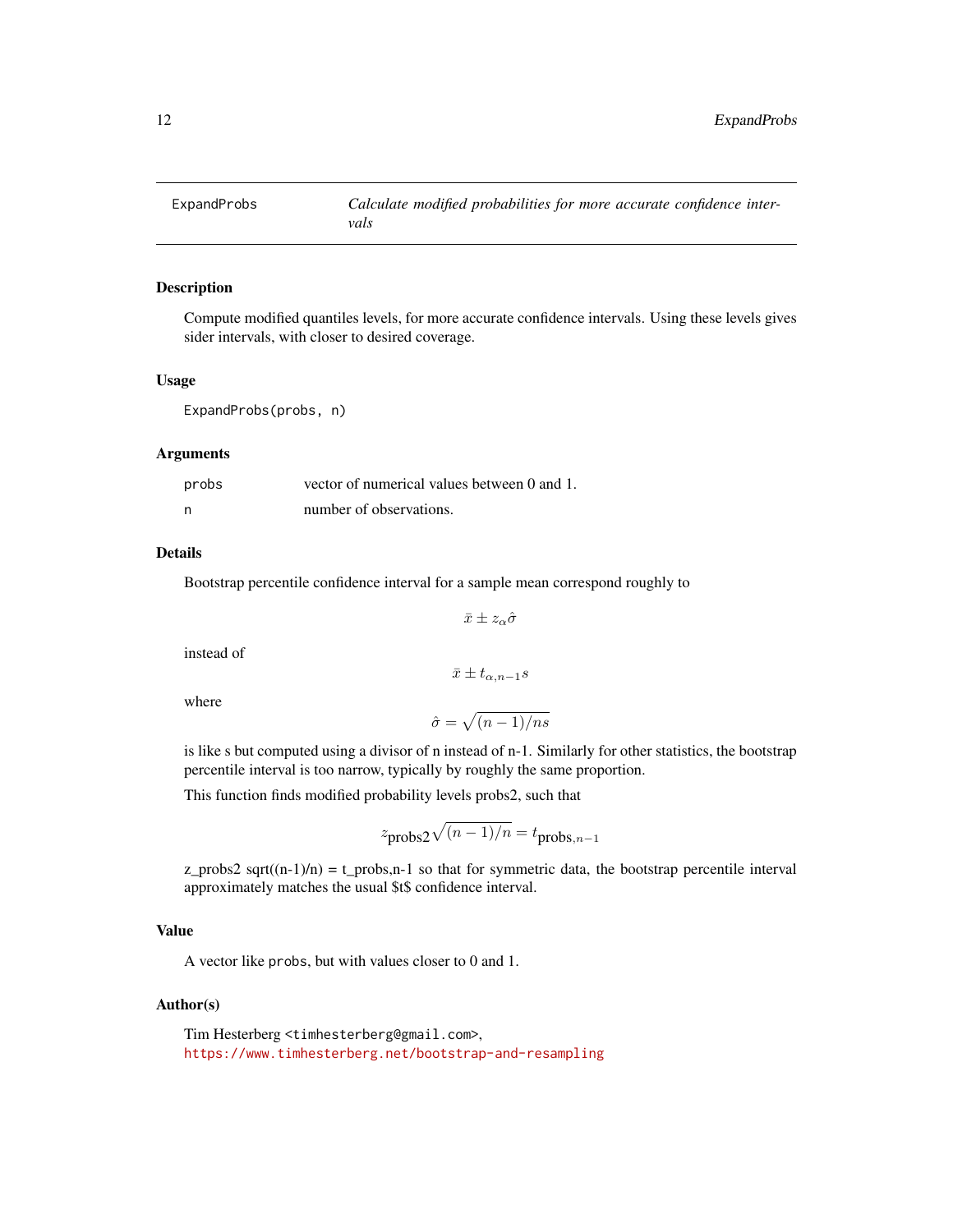#### <span id="page-12-0"></span>If Else  $\qquad \qquad$  13

#### References

This discusses the expanded percentile interval: Hesterberg, Tim (2014), What Teachers Should Know about the Bootstrap: Resampling in the Undergraduate Statistics Curriculum, [https://](https://arxiv.org/abs/1411.5279) [arxiv.org/abs/1411.5279](https://arxiv.org/abs/1411.5279).

#### See Also

[CI.percentile](#page-8-1), [CI.bca](#page-8-1),

#### Examples

probs <- c(0.025, 0.975) n <- c(5, 10, 20, 40, 100, 200, 1000) outer(probs, n, ExpandProbs)

IfElse *Conditional Data Selection*

#### Description

This is equivalent to {if(test) yes else no}. The advantages of using this function are better formatting, and a more natural syntax when the result is being assigned; see examples below.

With 5 arguments, this is equivalent to  $\{if(test1)$  yes else if(test2) u else v} (where arguments are given by name, not position).

#### Usage

IfElse(test, yes, no, ...)

#### Arguments

| test | logical value; if TRUE return yes.                                                                                                                                                                |
|------|---------------------------------------------------------------------------------------------------------------------------------------------------------------------------------------------------|
| ves  | any object; this is returned if test is TRUE.                                                                                                                                                     |
| no   | normally any object; this is returned if test is FALSE. If there are more than<br>three arguments this should be logical.                                                                         |
| .    | there should be 3, 5, 7, etc. arguments to this function; arguments 1, 3, 5, etc.<br>should be logical values; the other arguments (even numbered, and last) are<br>objects that may be returned. |

#### Details

test should be a scalar logical, and only one of yes or no is evaluated, depending on whether test = TRUE or test = FALSE, and yes and no may be any objects. In contrast, for ifelse, test is normally a vector, both yes and no are evaluated, even if not used, and yes and no are vectors the same length as test.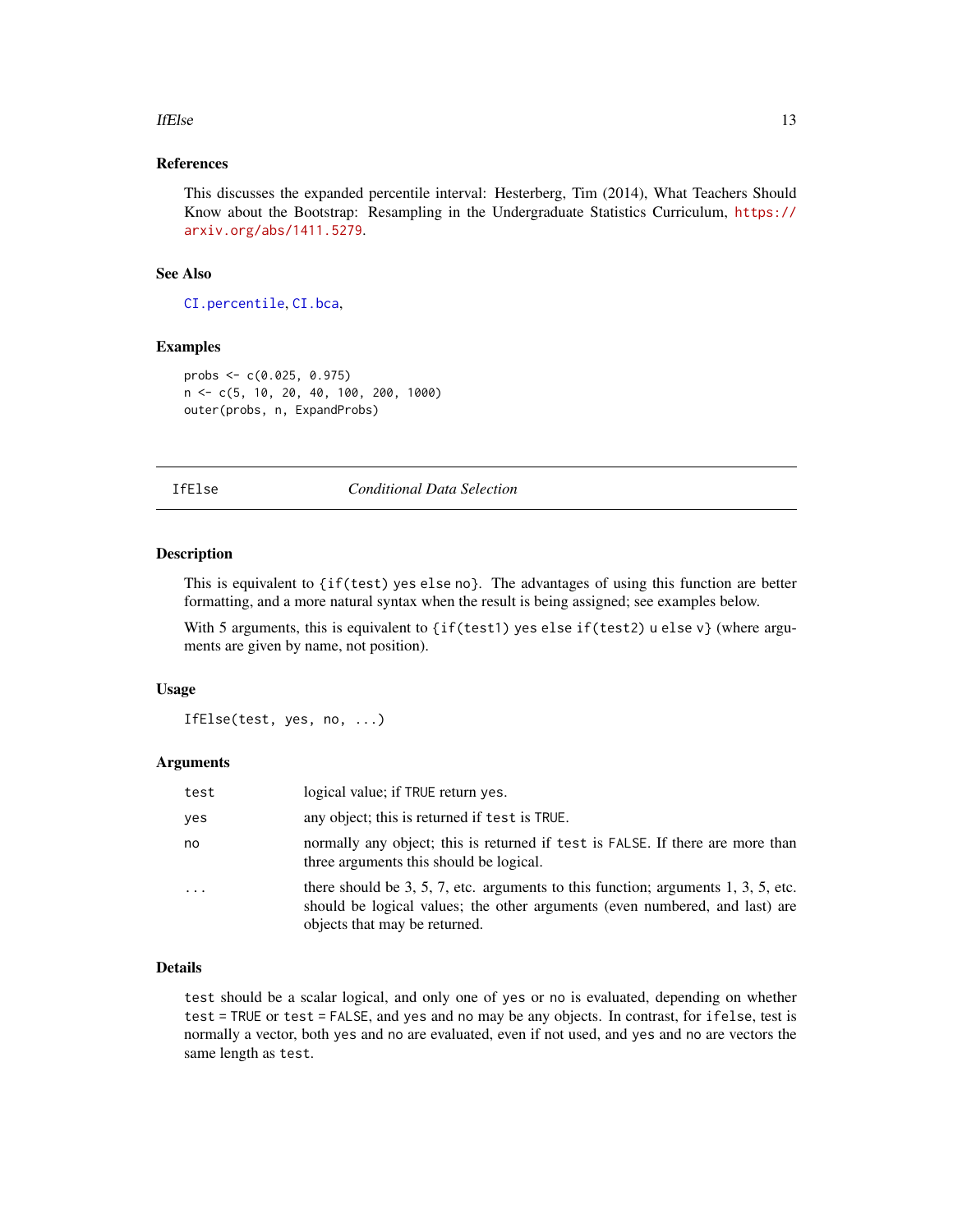#### <span id="page-13-0"></span>Value

with three arguments, one of yes or no. With k arguments, one of arguments 2, 4, ..., k-1, k.

#### Author(s)

Tim Hesterberg <timhesterberg@gmail.com>, <https://www.timhesterberg.net/bootstrap-and-resampling>

### See Also

[ifelse](#page-0-0), [if](#page-0-0).

#### Examples

```
IfElse(TRUE, "cat", "dog")
IfElse(FALSE, "one", TRUE, "two", "three")
IfElse(FALSE, "one", FALSE, "two", "three")
```
<span id="page-13-1"></span>jackknife *One sample jackknife*

#### Description

Basic resampling. Supply the data and statistic to resample.

#### Usage

```
jackknife(data, statistic, args.stat = NULL,
         label = NULL, statisticNames = NULL, trace = FALSE)
```
#### Arguments

| data      | vector, matrix, or data frame.                                                         |
|-----------|----------------------------------------------------------------------------------------|
| statistic | a function, or expression (e.g. mean (my Data, $\text{trim} = .2$ ).                   |
| args.stat | a list of additional arguments to pass to statistic, if it is a function.              |
| label     | used for labeling plots (in a future version).                                         |
|           | statisticNames a character vector the same length as the vector returned by statistic. |
| trace     | logical, if TRUE an indication of progress is printed.                                 |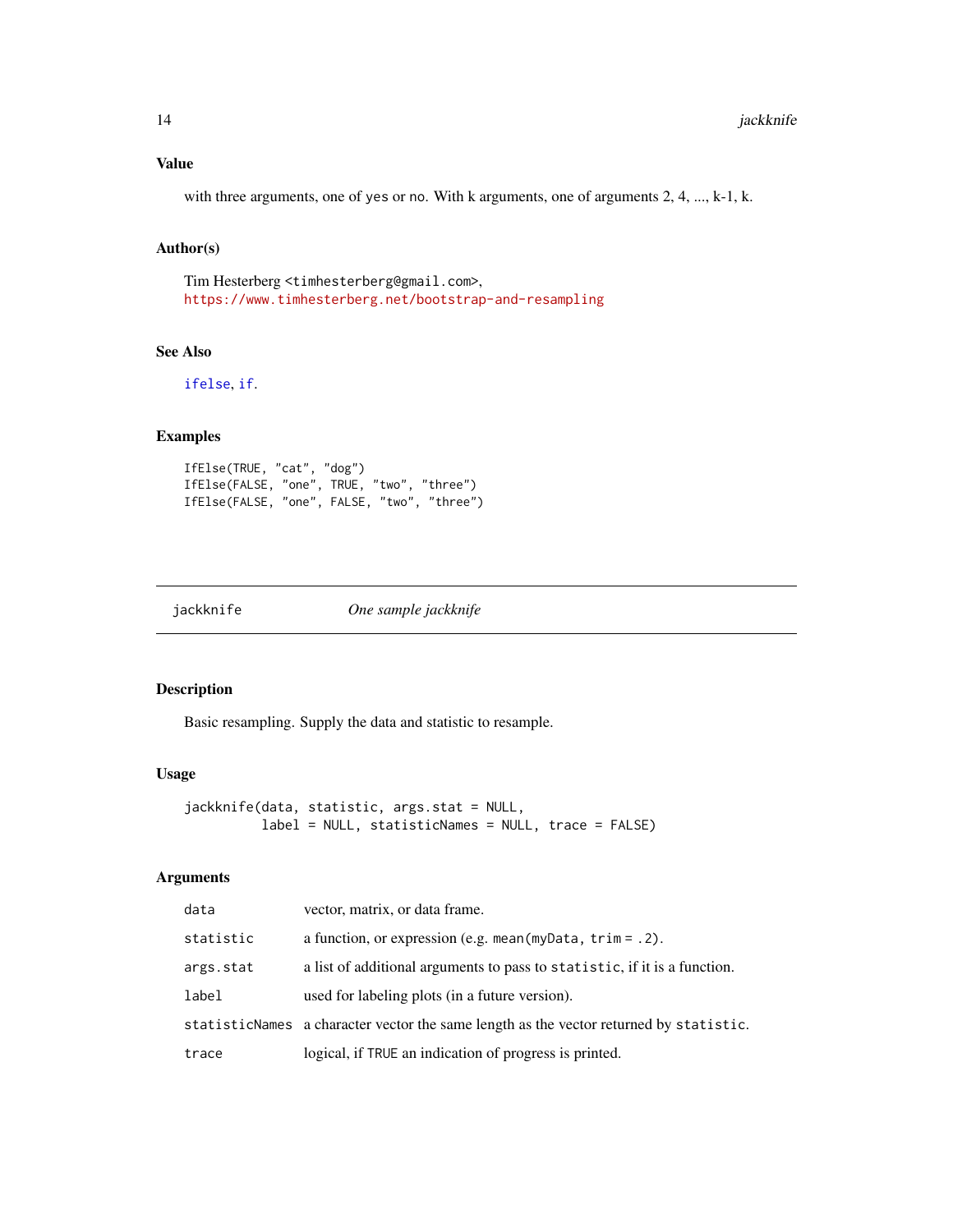#### jackknife 15

#### Value

a list with class "jackknife" that inherits from "resample", with components:

| observed   | the value of the statistic for the original data.                                                                                                                                                                                                                          |
|------------|----------------------------------------------------------------------------------------------------------------------------------------------------------------------------------------------------------------------------------------------------------------------------|
| replicates | a matrix with R rows and p columns.                                                                                                                                                                                                                                        |
| n          | number of observations in the original data, or vector of length 2 in two-sample<br>problems.                                                                                                                                                                              |
| p          | length(observed).                                                                                                                                                                                                                                                          |
| R          | number of replications.                                                                                                                                                                                                                                                    |
| seed       | the value of the seed at the start of sampling.                                                                                                                                                                                                                            |
| call       | the matched call.                                                                                                                                                                                                                                                          |
| statistics | a data frame with p rows, with columns "observed", "mean" (the mean of the<br>replicates), and other columns appropriate to resampling; e.g. the bootstrap<br>objects have columns "SE" and "Bias", while the permutation test objects have<br>"Alternative" and "PValue". |

There are functions for printing and plotting these objects, in particular print, plot, hist, qqnorm, quantile.

#### Note

The current version only handles a single sample.

#### Author(s)

Tim Hesterberg <timhesterberg@gmail.com>, <https://www.timhesterberg.net/bootstrap-and-resampling>

#### See Also

[resample-package](#page-1-1).

#### Examples

```
# See full set of examples in resample-package
data(Verizon)
CLEC <- with(Verizon, Time[Group == "CLEC"])
jackknife(CLEC, mean)
```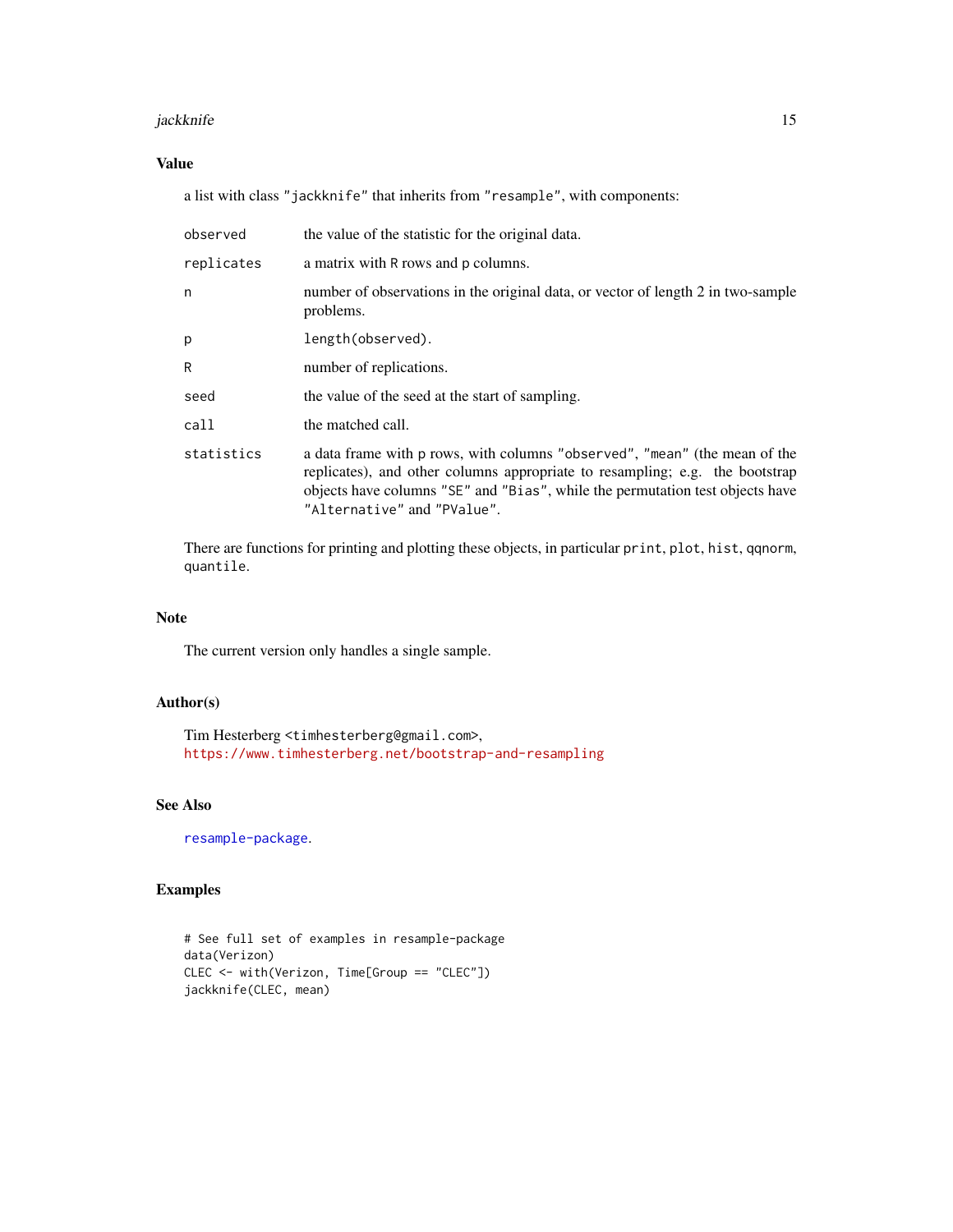<span id="page-15-1"></span><span id="page-15-0"></span>

#### <span id="page-15-2"></span>Description

Methods for common generic functions. The methods operate primarily on the replicates (resampled statistics).

#### Usage

```
## S3 method for class 'resample'
print(x, \ldots)## S3 method for class 'resample'
hist(x, \dots, resampleColumns = 1:x$p, xlim = NULL,
                xlab = NULL, main = "", col = "blue", border = 0,
                breaks = "FD", showObserved = TRUE,
                legend = TRUE, args.legend = NULL)
## S3 method for class 'resample'
plot(x, \ldots)## S3 method for class 'resample'
qqnorm(y, ..., resampleColumns = 1:y$p, ylab = NULL,
                pch = if(y$R < 100) 1 else ".")
## S3 method for class 'resample'
quantile(x, ...)
```
#### Arguments

| x, y            | a "resample" object, usually produced by one of bootstrap, bootstrap2,<br>permutationTest, or permutationTest2.                                              |
|-----------------|--------------------------------------------------------------------------------------------------------------------------------------------------------------|
| $\cdots$        | additional arguments passed to the corresponding generic function.<br>For plot. resample, these are passed to hist. resample.                                |
| resampleColumns |                                                                                                                                                              |
|                 | integer subscripts, or names of statistics. When a statistic is a vector, resam-<br>pleColumns may be used to select which resampling distributions to plot. |
| xlim            | limits for the x axis.                                                                                                                                       |
| xlab, ylab      | x and y axis labels.                                                                                                                                         |
| main            | main title                                                                                                                                                   |
| col             | color used to fill bars, see hist.                                                                                                                           |
| border          | color of the order around the bars, see hist.                                                                                                                |
| breaks          | method for computing breaks, see hist.                                                                                                                       |
| showObserved    | logical, if TRUE then vertical lines are shown at the observed statistic and mean<br>of the bootstrap replicates.                                            |
| legend          | logical, if TRUE a legend is added. Not used if show0bserved = FALSE.                                                                                        |
| args.legend     | NULL or a list of arguments to pass to legend.                                                                                                               |
| pch             | plotting character, see par.                                                                                                                                 |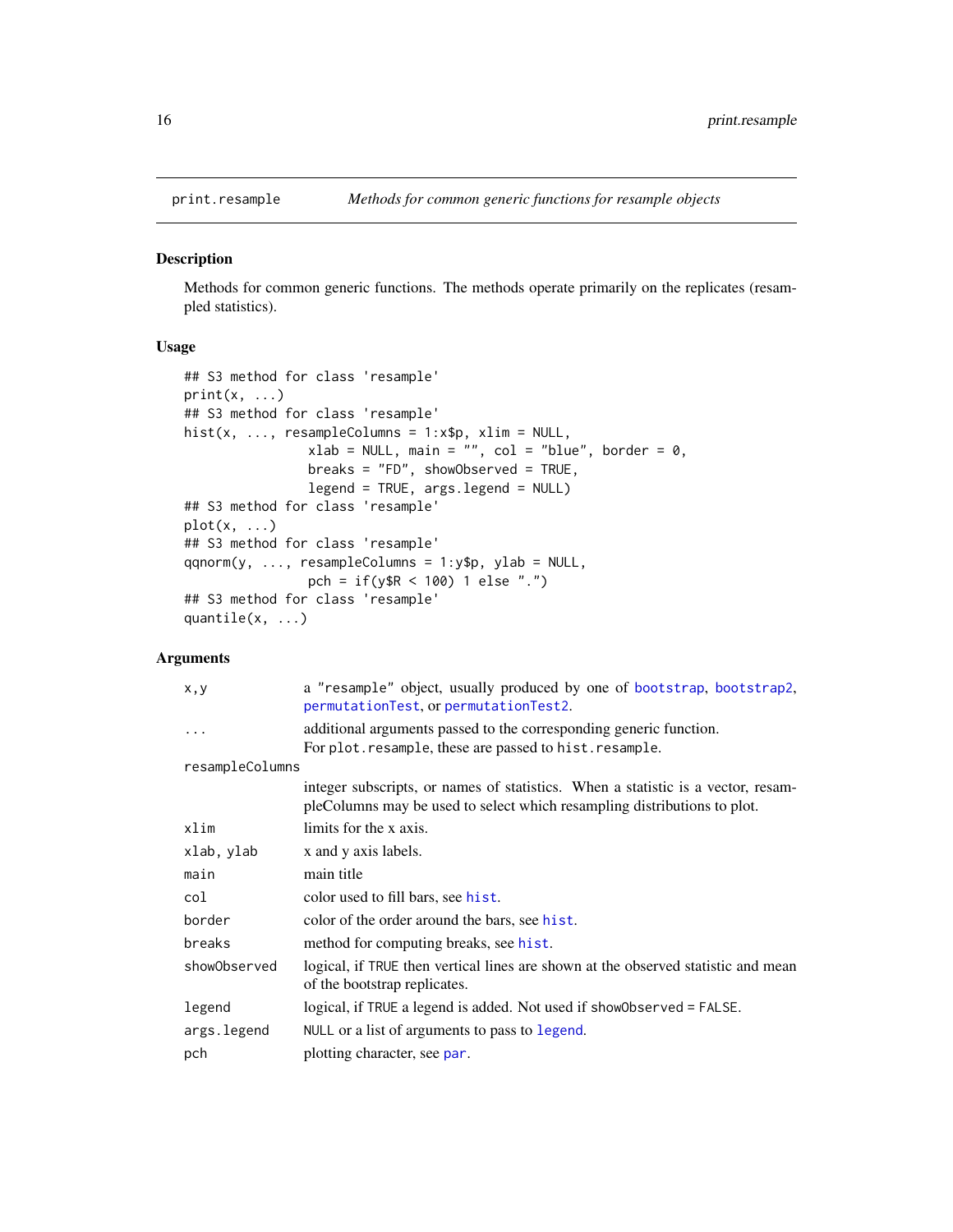#### <span id="page-16-0"></span>Quantile 17

#### Details

hist. resample displays a histogram overlaid with a density plot, with the observed value of the statistic indicated.

plot.resample currently just calls hist.resample.

#### Value

For quantile.resample, a matrix with one row for each statistic and one column for each value in probs. This uses type=6 when calling [quantile](#page-0-0), for wider (more accurate) quantiles than the usual default.

The other functions are not called for their return values.

#### Author(s)

Tim Hesterberg <timhesterberg@gmail.com>, <https://www.timhesterberg.net/bootstrap-and-resampling>

#### See Also

```
resample-package, bootstrap, bootstrap2, jackknife, permutationTest,
permutationTest2, quantile.
```
#### Examples

```
# See full set of examples in resample-package
data(Verizon)
CLEC <- with(Verizon, Time[Group == "CLEC"])
bootC <- bootstrap(CLEC, mean, seed = 0)
print(bootC)
hist(bootC)
qqnorm(bootC)
quantile(bootC, probs = c(.25, .975))# That is the percentile interval with expand = FALSE
CI.percentile(bootC)
```
Quantile *Compute quantiles using type = 6*

#### Description

Front end to quantile, using type  $= 6$  (appropriate for resampling)

#### Usage

Quantile(x,  $\dots$ , type = 6)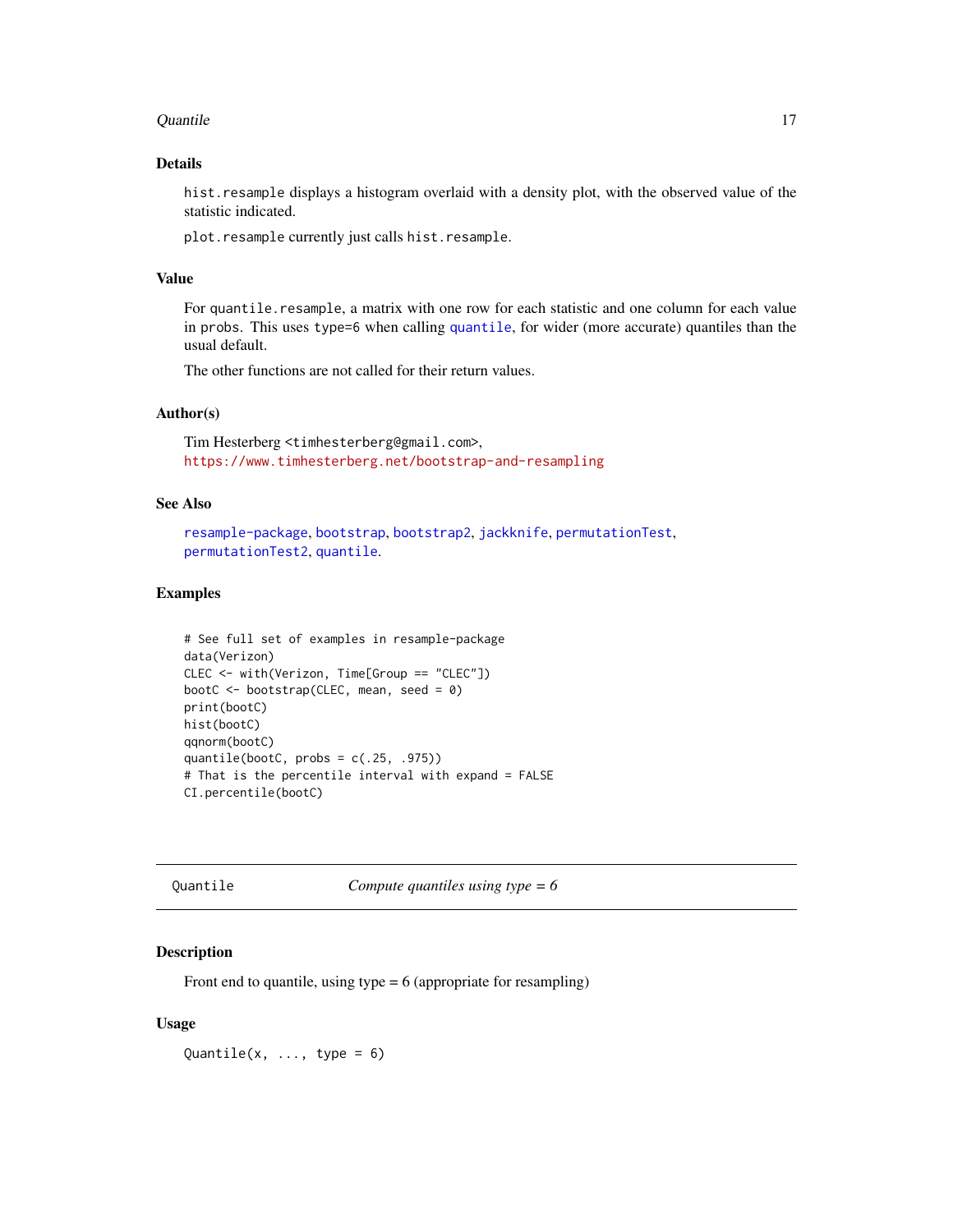<span id="page-17-0"></span>18 resample

#### Arguments

| x        | resample object, numerical object, or other object with a method for quantile.                                                                                                                                                                  |
|----------|-------------------------------------------------------------------------------------------------------------------------------------------------------------------------------------------------------------------------------------------------|
| $\ddots$ | Other arguments passed to quantile.                                                                                                                                                                                                             |
| type     | With type=6 and 99 observations, the k% quantile is the k'th smallest observa-<br>tion; this corresponds to equal probability above the largest observation, below<br>the smallest observation, and between each pair of adjacent observations. |

#### Details

This is a front end to [quantile](#page-0-0).

#### Value

A vector or matrix of quantiles.

#### Author(s)

Tim Hesterberg <timhesterberg@gmail.com>, <https://www.timhesterberg.net/bootstrap-and-resampling>

#### See Also

[quantile](#page-0-0)

#### Examples

quantile(1:9, .2) Quantile(1:9, .2)

<span id="page-17-1"></span>resample *Nonparametric resampling*

#### Description

This function is called by [bootstrap](#page-4-1) and other resampling functions to actually perform resampling, but may also be called directly.

#### Usage

```
resample(data, resampleFun, sampler, R = 10000, seed = NULL,
        statisticNames = NULL, block.size = 100,
        trace = FALSE, ..., observedIndices = 1:n,
        call = match.call()
```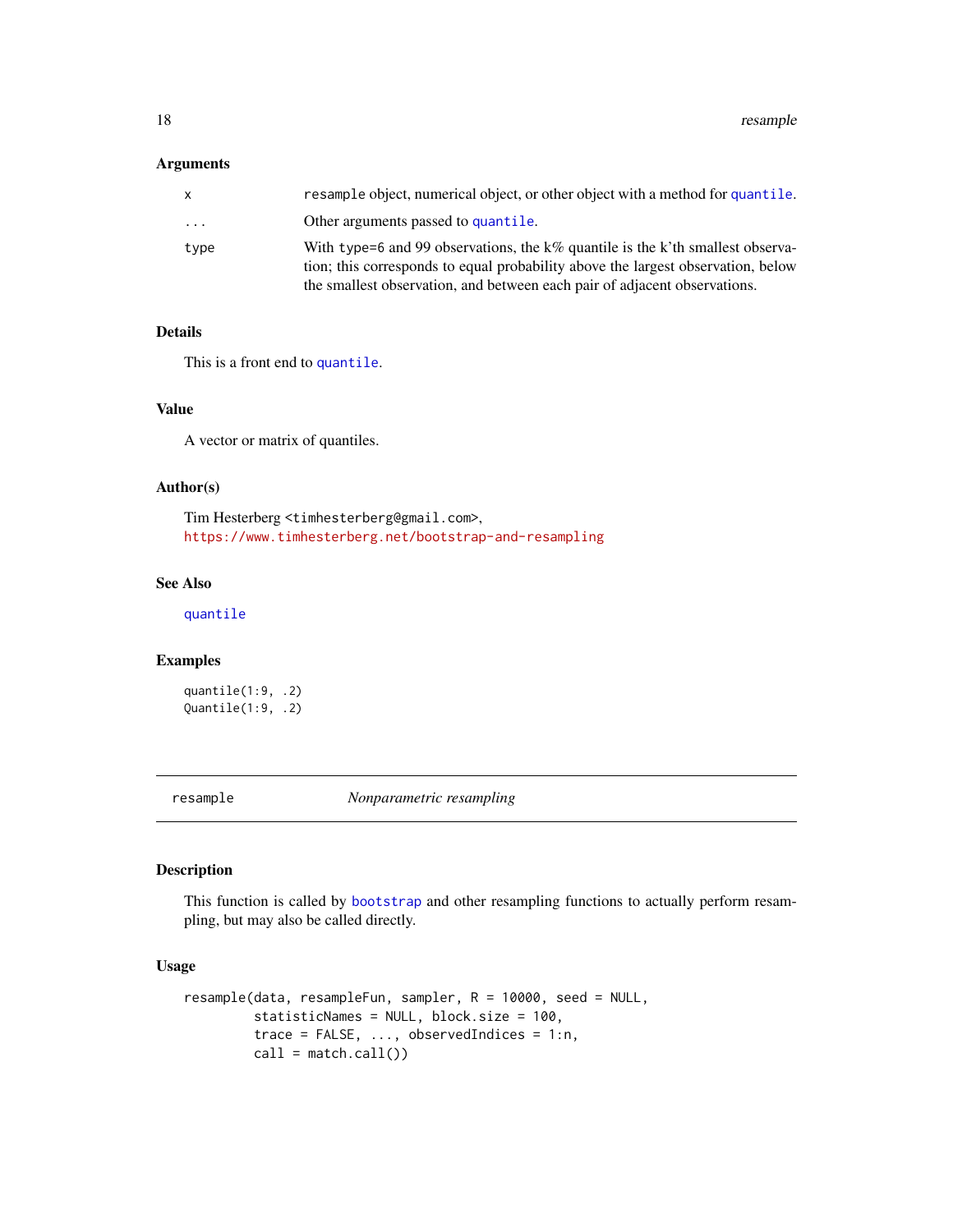#### <span id="page-18-0"></span>resample that the contract of the contract of the contract of the contract of the contract of the contract of the contract of the contract of the contract of the contract of the contract of the contract of the contract of

#### Arguments

| data            | vector, matrix, or data frame.                                                                                                                                                                               |  |
|-----------------|--------------------------------------------------------------------------------------------------------------------------------------------------------------------------------------------------------------|--|
| resampleFun     | a function with argument data and ii, that calculates a statistic of interest for<br>data[ii] or data[ii,, drop=FALSE], for a vector or matrix, respectively.                                                |  |
| sampler         | a function like samp.bootstrap or samp.permute.                                                                                                                                                              |  |
| R               | number of resamples.                                                                                                                                                                                         |  |
| seed            | old value of .Random.seed, or argument to set.seed.                                                                                                                                                          |  |
|                 | statisticNames a character vector the same length as the vector returned by statistic.                                                                                                                       |  |
| block.size      | integer. The R replicates are done this many at a time.                                                                                                                                                      |  |
| trace           | logical, if TRUE an indication of progress is printed.                                                                                                                                                       |  |
| $\ddots$ .      | addition arguments passed to sampler.                                                                                                                                                                        |  |
| observedIndices |                                                                                                                                                                                                              |  |
|                 | integer vector of indices, used for calculating the observed value. When this<br>is called by bootstrap2 or permutationTest2, those should be indices corre-<br>sponding to one sample in a merged data set. |  |
| call            | typically the call to bootstrap or another function that calls resample. This<br>may be a character string, e.g. when called from bootstrap2.                                                                |  |

#### Details

This is called by [bootstrap](#page-4-1), [bootstrap2](#page-4-2), [permutationTest](#page-4-2), and [permutationTest2](#page-4-2) to actually perform resampling. The results are passed back to the calling function, which may add additional components and a class, which inherits from "resample".

This may also be called directly. In contrast to the other functions, where you have flexibility in how you specify the statistic, here resampleFun must be a function.

#### Value

an object of class "resample"; this is a list with components:

| observed   | the observed statistic, length p.                    |
|------------|------------------------------------------------------|
| replicates | a matrix with R rows and p columns.                  |
| n          | number of observations                               |
| p          | the length of the statistic returned by resampleFun. |
| R          | number of resamples.                                 |
| seed       | the value of seed when this function is called.      |

#### Author(s)

Tim Hesterberg <timhesterberg@gmail.com>, <https://www.timhesterberg.net/bootstrap-and-resampling>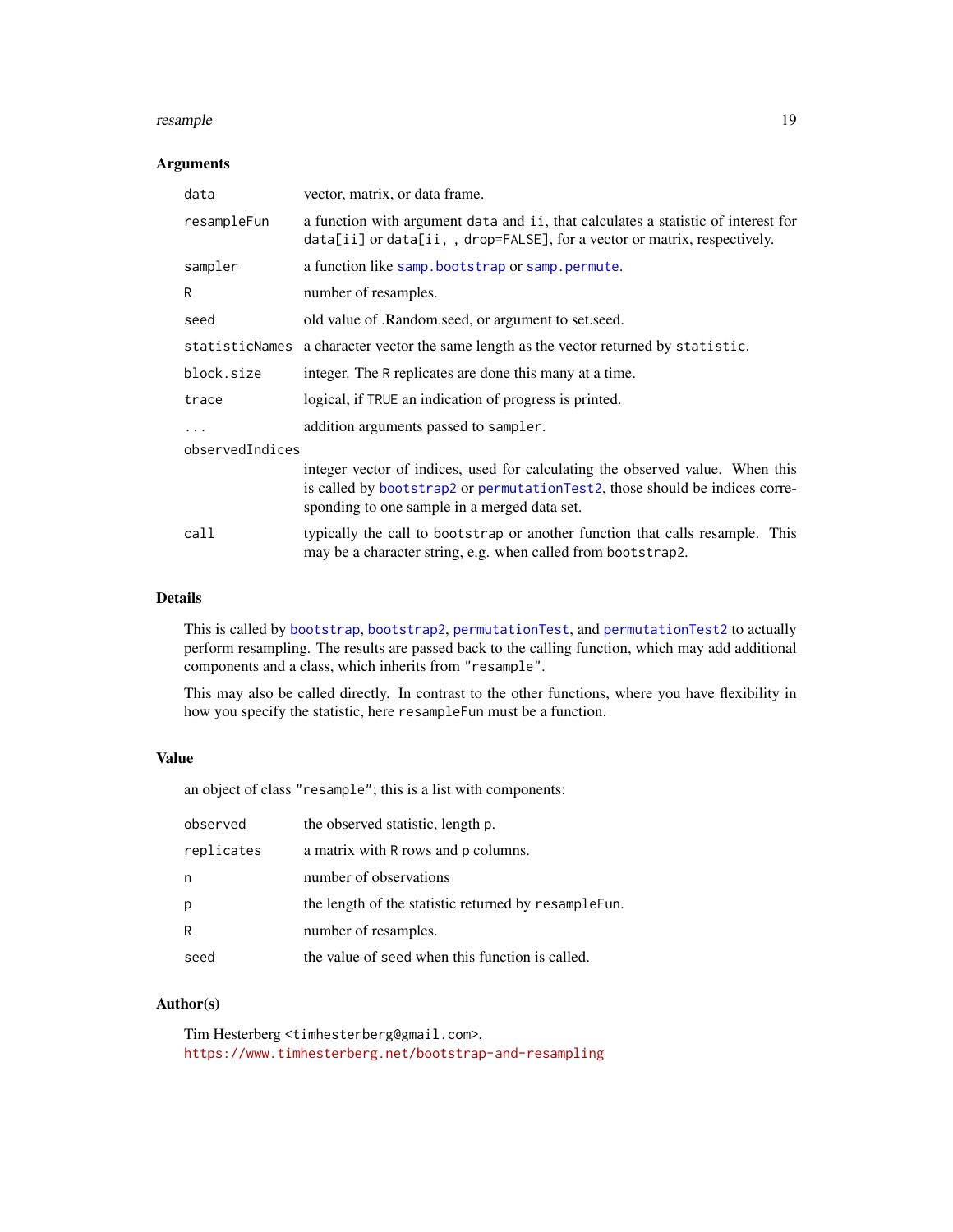#### See Also

[bootstrap](#page-4-1), [bootstrap2](#page-4-2), [permutationTest](#page-4-2), [permutationTest2](#page-4-2), [samp.bootstrap](#page-20-1), [samp.permute](#page-20-2). For an overview of all functions in the package, see [resample-package](#page-1-1).

#### Examples

```
# See full set of examples in resample-package, including different
# ways to call all the functions depending on the structure of the data.
data(Verizon)
CLEC <- with(Verizon, Time[Group == "CLEC"])
bootC <- bootstrap(CLEC, mean, seed = 0)
bootC
```
<span id="page-19-1"></span>resample-data *Data sets for resampling examples*

#### **Description**

Data sets for use in examples.

#### Details

TV has measurements of minutes of commercials per half-hour, for "Basic" and "Extended" (extracost) cable TV stations.

Verizon has repair times, with two groups, CLEC and ILEC, customers of the "Competitive" and "Incumbent" local exchange carrior.

#### DATA SETS

TV 10 observations: Time,Cable Verizon 1687 observations: Time,Group

#### Source

The TV and Verizon datasets are used in What Teachers Should Know about the Bootstrap: Resampling in the Undergraduate Statistics Curriculum

#### References

Hesterberg, Tim (2014), What Teachers Should Know about the Bootstrap: Resampling in the Undergraduate Statistics Curriculum, <https://arxiv.org/abs/1411.5279>.

#### See Also

See [resample-package](#page-1-1) for an overview of resampling functions.

<span id="page-19-0"></span>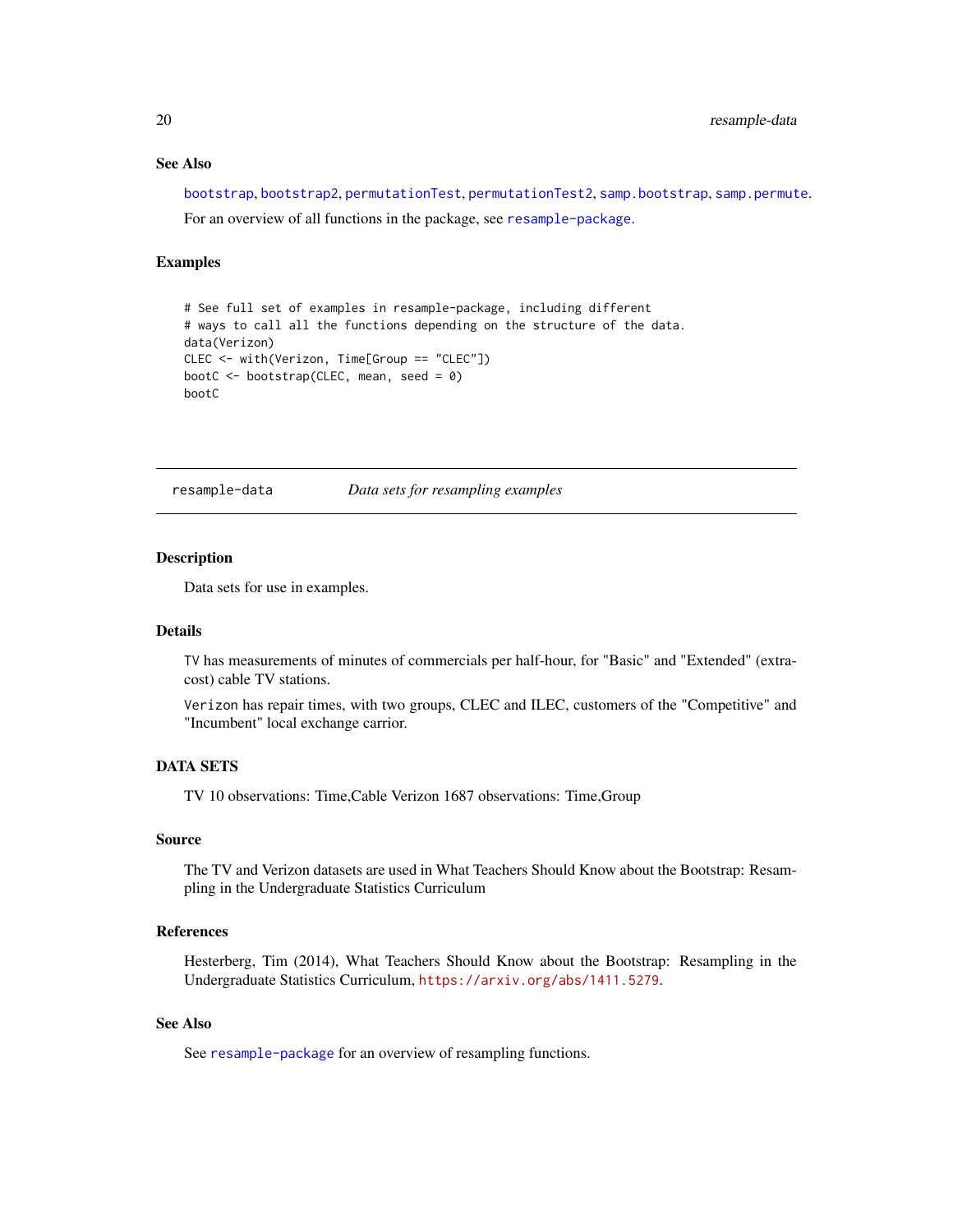#### <span id="page-20-0"></span>samp.bootstrap 21

#### Examples

```
data(TV); summary(TV)
Basic <- with(TV, Time[Cable == "Basic"])
Extended <- with(TV, Time[Cable == "Extended"])
data(Verizon); summary(Verizon)
ILEC <- with(Verizon, Time[Group == "ILEC"])
CLEC <- with(Verizon, Time[Group == "CLEC"])
```
<span id="page-20-1"></span>samp.bootstrap *Generate indices for resampling*

#### <span id="page-20-2"></span>Description

Generate indices for resampling.

#### Usage

```
samp.bootstrap(n, R, size = n - reduceSize, reduceSize = 0)
samp.permute(n, R, size = n - reduceSize, reduceSize = 0,
            groupSizes = NULL, returnGroup = NULL)
```
#### Arguments

| n           | sample size. For two-sample permutation tests, this is the sum of the two sample                                                                                                                                                                                                                                                                                                                                                     |
|-------------|--------------------------------------------------------------------------------------------------------------------------------------------------------------------------------------------------------------------------------------------------------------------------------------------------------------------------------------------------------------------------------------------------------------------------------------|
|             | sizes.                                                                                                                                                                                                                                                                                                                                                                                                                               |
| R           | number of vectors of indices to produce.                                                                                                                                                                                                                                                                                                                                                                                             |
| size        | size of samples to produce. For example, to do "what-if" analyses, to estimate<br>the variability of a statistic had the data been a different size, you may specify<br>the size.                                                                                                                                                                                                                                                    |
| reduceSize  | integer; if specified, then $size = n - reduceSize$ (for each sample or stratum).<br>This is an alternate way to specify size. Typically bootstrap standard errors are<br>too small; they correspond to using n in the divisor of the sample variance, rather<br>than $n-1$ . By specifying reduce Size = 1, you can correct for that bias. This is<br>particularly convenient in two-sample problems where the sample sizes differ. |
| groupSizes  | NULL, or vector of positive integers that add to n.                                                                                                                                                                                                                                                                                                                                                                                  |
| returnGroup | NULL, or integer from 1 to length (group Sizes). group Sizes and return Group<br>must be supplied together; then full permutations are created, but only subsets<br>of size groupSizes[returnGroup] is returned.                                                                                                                                                                                                                     |

#### Details

To obtain disjoint samples without replacement, call this function multiple times, after setting the same random number seed, with the same groupSizes but different values of returnGroup. This is used for two-sample permutation tests.

If groupSizes is supplied then size is ignored.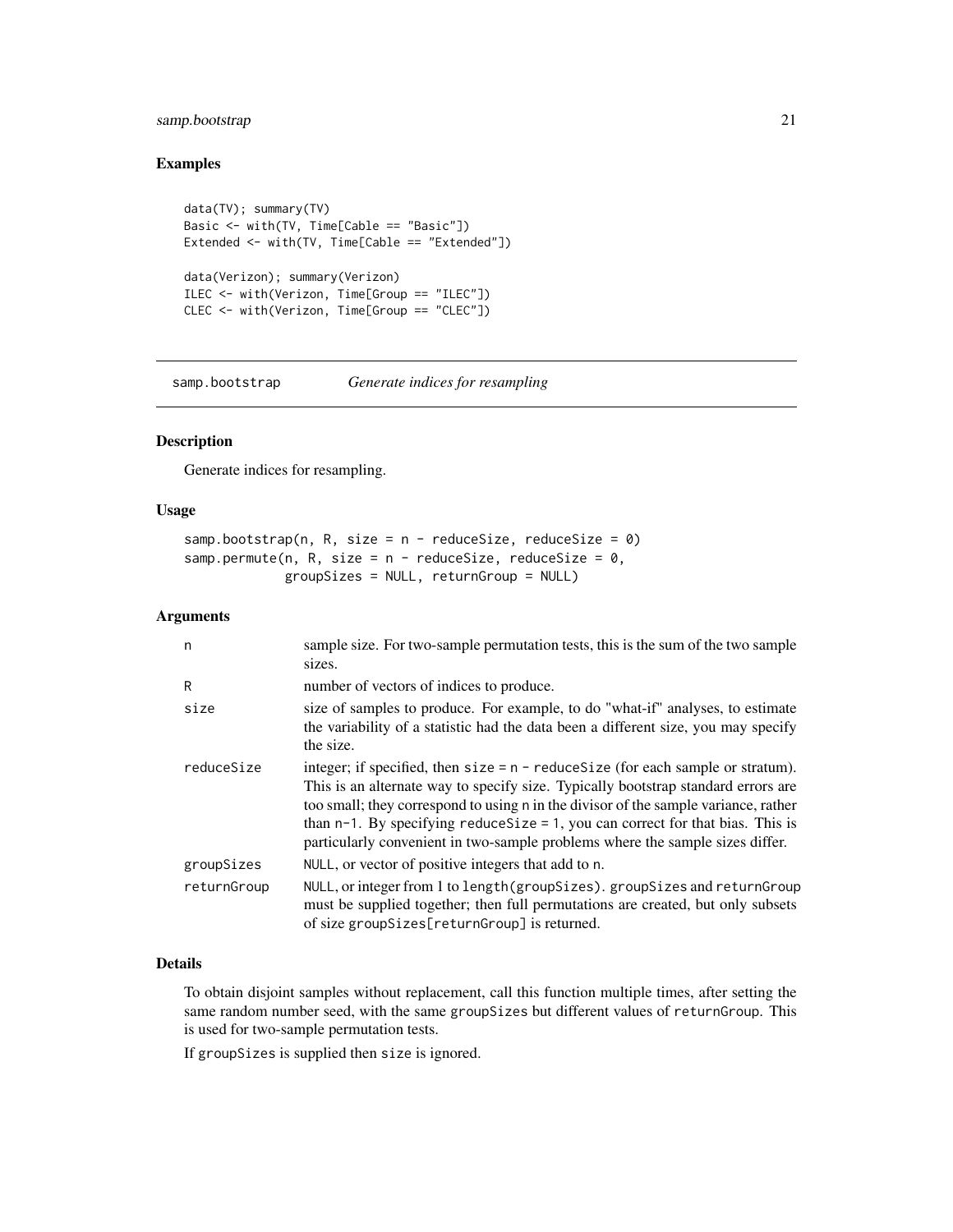#### <span id="page-21-0"></span>Value

matrix with size rows and R columns (or groupSizes(returnGroup) rows). Each column contains indices for one bootstrap sample, or one permutation.

#### Note

The value passed as R to this function is typically the block.size argument to [bootstrap](#page-4-1) and other resampling functions.

#### Author(s)

Tim Hesterberg <timhesterberg@gmail.com>, <https://www.timhesterberg.net/bootstrap-and-resampling>

#### References

This discusses reduced sample size: Hesterberg, Tim C. (2004), Unbiasing the Bootstrap-Bootknife Sampling vs. Smoothing, Proceedings of the Section on Statistics and the Environment, American Statistical Association, 2924-2930, [https://drive.google.com/file/d/1eUo2nDIrd8J\\_yuh\\_uoZ](https://drive.google.com/file/d/1eUo2nDIrd8J_yuh_uoZBaZ-2XCl_5pT7)BaZ-2XCl\_ [5pT7](https://drive.google.com/file/d/1eUo2nDIrd8J_yuh_uoZBaZ-2XCl_5pT7).

#### See Also

[resample-package](#page-1-1).

#### Examples

```
samp.bootstrap(7, 8)
samp.bootstrap(7, 8, size = 6)
samp.bootstrap(7, 8, reduceSize = 1)
```
# Full permutations set.seed(0) samp.permute(7, 8)

```
# Disjoint samples without replacement = subsets of permutations
set.seed(0)
samp.permute(7, 8, groupSizes = c(2, 5), returnGroup = 1)
set.seed(0)
samp.permute(7, 8, groupSizes = c(2, 5), returnGroup = 2)
```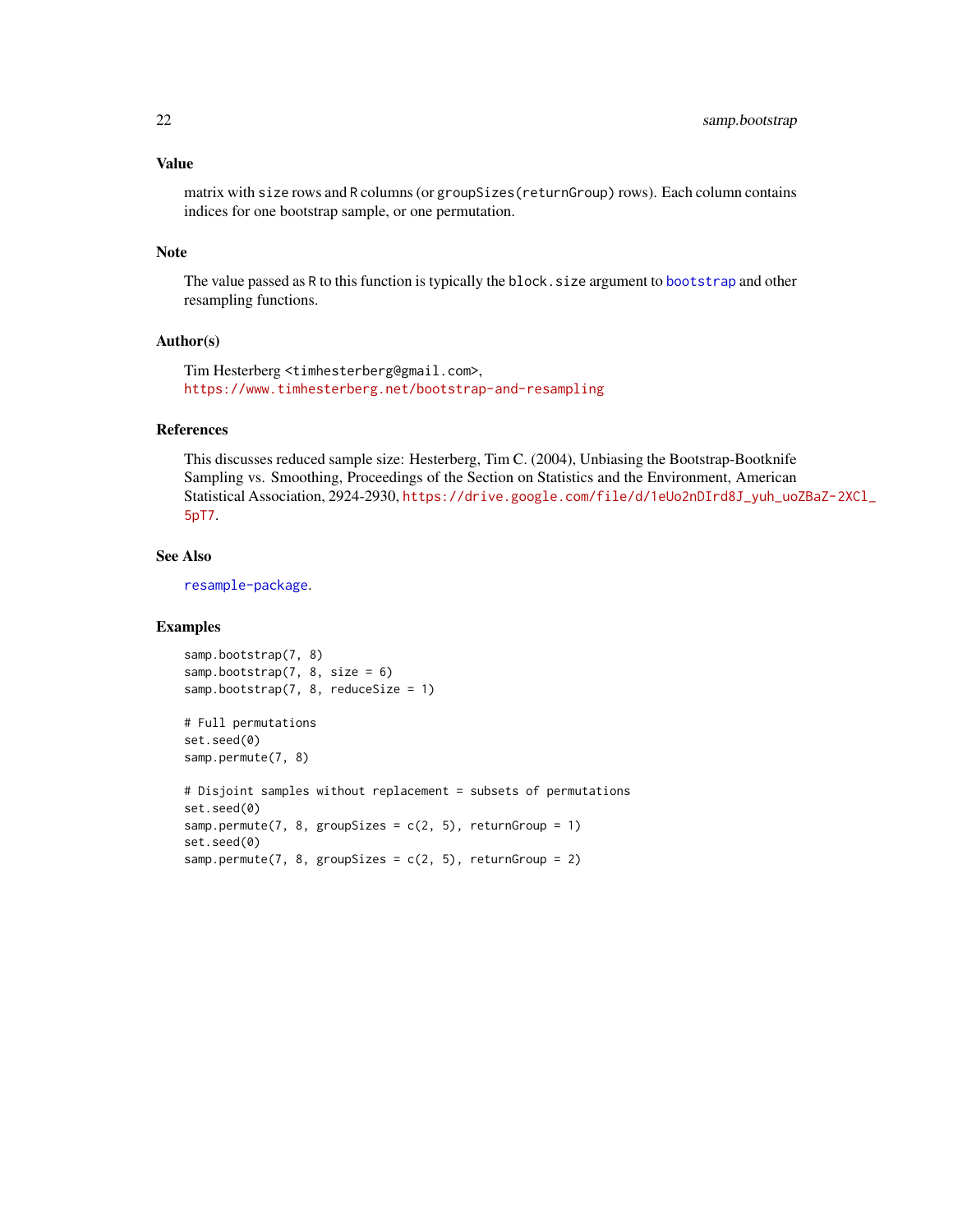# <span id="page-22-0"></span>Index

∗ algebra colVars, [10](#page-9-0) ∗ arith colVars, [10](#page-9-0) ∗ datasets resample-data, [20](#page-19-0) ∗ htest bootstrap, [5](#page-4-0)  $CI, 9$  $CI, 9$ deprecated.resample, [11](#page-10-0) ExpandProbs, [12](#page-11-0) print.resample, [16](#page-15-0) resample, [18](#page-17-0) resample-package, [2](#page-1-0) samp.bootstrap, [21](#page-20-0) ∗ nonparametric bootstrap, [5](#page-4-0)  $CI, 9$  $CI, 9$ deprecated.resample, [11](#page-10-0) ExpandProbs, [12](#page-11-0) jackknife, [14](#page-13-0) print.resample, [16](#page-15-0) resample, [18](#page-17-0) resample-package, [2](#page-1-0) samp.bootstrap, [21](#page-20-0) ∗ splus IfElse, [13](#page-12-0) ∗ univar Quantile, [17](#page-16-0) ∗ utilities cat0, [8](#page-7-0) IfElse, [13](#page-12-0) bootstrap, *[2](#page-1-0)*, [5,](#page-4-0) *[9,](#page-8-0) [10](#page-9-0)*, *[16–](#page-15-0)[20](#page-19-0)*, *[22](#page-21-0)* bootstrap2, *[2](#page-1-0)*, *[10](#page-9-0)*, *[16,](#page-15-0) [17](#page-16-0)*, *[19,](#page-18-0) [20](#page-19-0)* bootstrap2 *(*bootstrap*)*, [5](#page-4-0) cat, *[8](#page-7-0)* cat0, [8](#page-7-0) cat0n *(*cat0*)*, [8](#page-7-0)

catn *(*cat0*)*, [8](#page-7-0)  $CI, 9$  $CI, 9$ CI.bca, *[2](#page-1-0)*, *[13](#page-12-0)* CI.bootstrapT, *[2](#page-1-0)*, *[11](#page-10-0)* CI.percentile, *[2](#page-1-0)*, *[7](#page-6-0)*, *[11](#page-10-0)*, *[13](#page-12-0)* CI.t, *[2](#page-1-0)*, *[7](#page-6-0)*, *[11](#page-10-0)* colStdevs *(*colVars*)*, [10](#page-9-0) colSums, *[11](#page-10-0)* colVars, [10](#page-9-0) deprecated.resample, [11](#page-10-0) ExpandProbs, *[10](#page-9-0)*, [12](#page-11-0) hist, *[16](#page-15-0)* hist.resample, *[2](#page-1-0)* hist.resample *(*print.resample*)*, [16](#page-15-0) if, *[14](#page-13-0)* IfElse, [13](#page-12-0) ifelse, *[14](#page-13-0)* jackknife, *[9](#page-8-0)*, [14,](#page-13-0) *[17](#page-16-0)* legend, *[16](#page-15-0)* limits.bootstrapT *(*deprecated.resample*)*, [11](#page-10-0) limits.percentile *(*deprecated.resample*)*, [11](#page-10-0) limits.t *(*deprecated.resample*)*, [11](#page-10-0) par, *[16](#page-15-0)* paste0, *[8](#page-7-0)* permutationTest, *[2](#page-1-0)*, *[16,](#page-15-0) [17](#page-16-0)*, *[19,](#page-18-0) [20](#page-19-0)* permutationTest *(*bootstrap*)*, [5](#page-4-0) permutationTest2, *[2](#page-1-0)*, *[16,](#page-15-0) [17](#page-16-0)*, *[19,](#page-18-0) [20](#page-19-0)* permutationTest2 *(*bootstrap*)*, [5](#page-4-0) plot.resample, *[2](#page-1-0)* plot.resample *(*print.resample*)*, [16](#page-15-0) print.resample, *[2](#page-1-0)*, [16](#page-15-0)